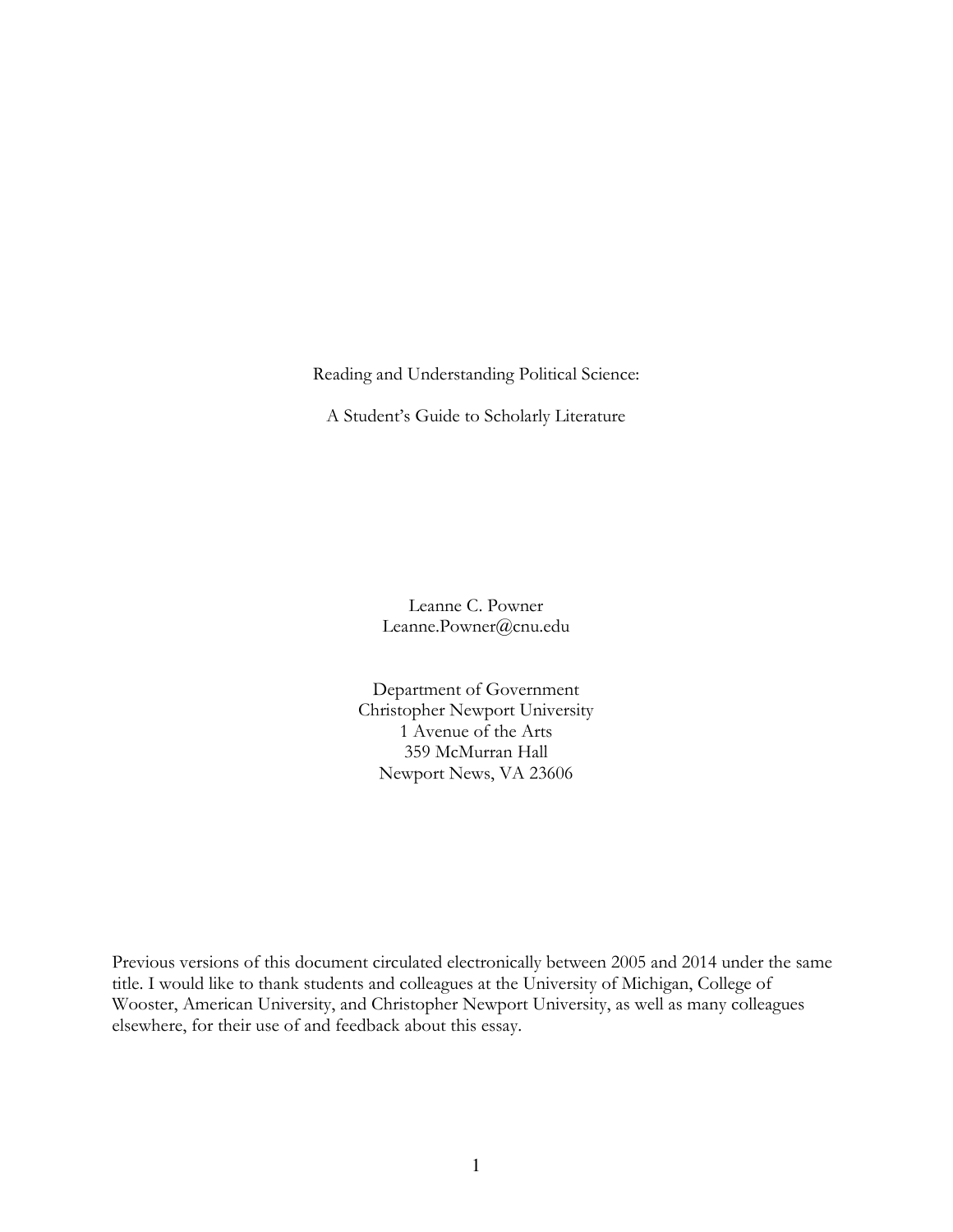#### **Abstract**

The unusual form of writing called a social science research report can be daunting in early encounters. Fortunately, these papers follow a number of conventions that greatly simplify navigating them and locating important points. This essay proceeds in three parts. First, I introduce a typology of published research papers in political science, of which the empirical research report is a crucial type. Second, I present the five main parts of the standard empirical research report and highlight both what kinds of information are important and where to find it in typical papers. This includes explaining how to interpret both quantitative and qualitative research reports. Finally, I present a series of questions to consider when reading qualitative, quantitative, and formal model research presentations. Using these tools, even novice readers will be able to comprehend published research and evaluate it critically.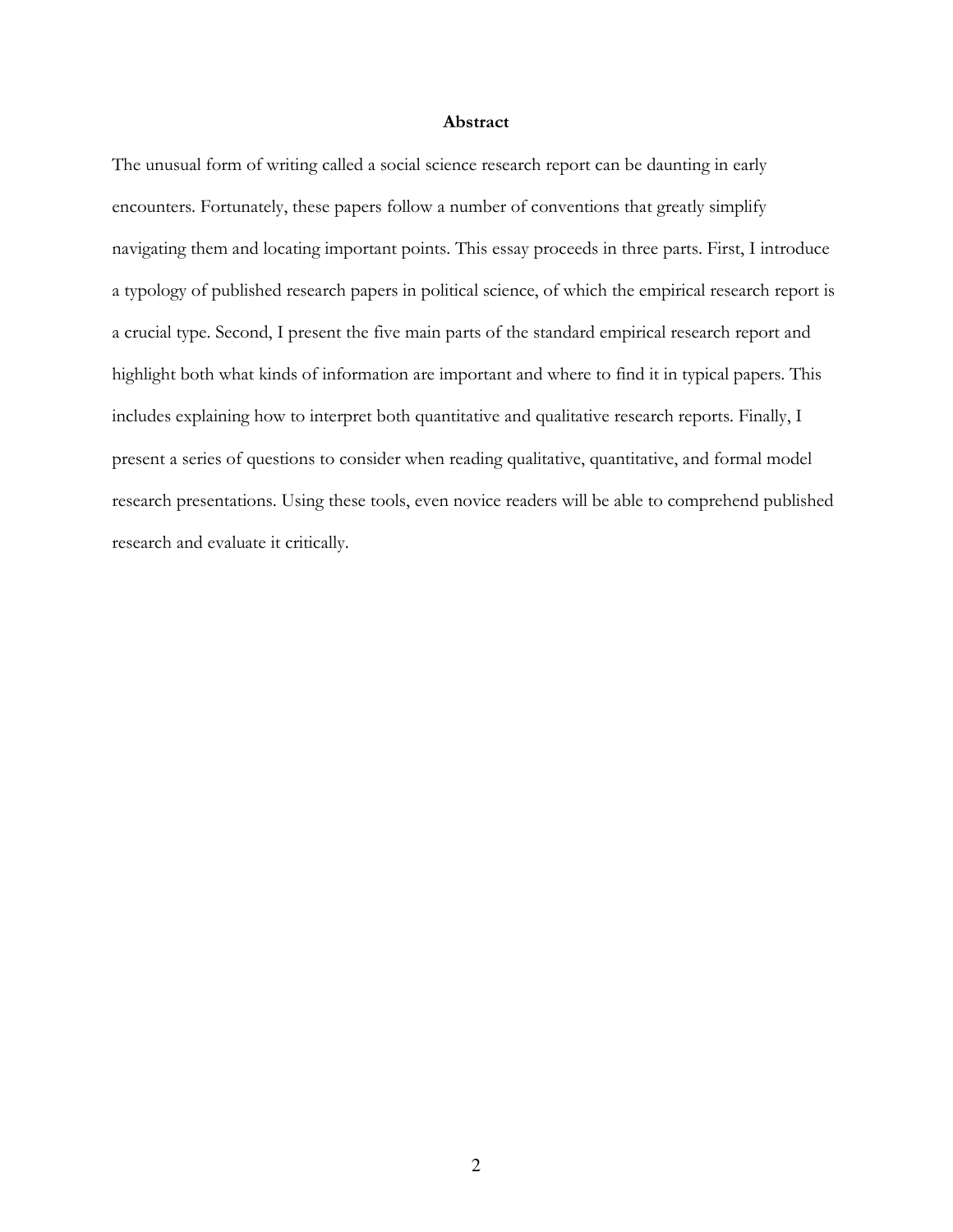Academic social science writing is a unique form of non-fiction. To those not well versed in its style, academic articles in political science and other social sciences can be quite intimidating. We often make reading them into much more work than they have to be. The goal of this essay is to demystify academic writing in political science. Articles can be separated by their goals, and we can use this to make generalizations about the purpose and content of articles. Most articles follow a similar format; knowing the format allows you to direct your attention to where it can be most useful and productive depending on your purpose for reading the article. Finally, political science articles frequently use three different methodological approaches: formal modeling, case studies (qualitative analysis), and quantitative analysis. Each highlights a different facet of the question under consideration, and you should know to look for different things in articles written with each type of method.

 This essay considers each of those major issues in turn: goals and generalizations, format, and methods. In addition, a corollary goal of this article is to make even complex academic articles accessible to undergraduates in introductory courses. Applying the strategies described here will allow you to read, understand, and even critique almost any piece of published research. Finally, your instructor may ask you to do some activities to practice to the skills and strategies described here.<sup>1</sup> Hands-on application of the techniques and information provided here will go a long way towards increasing your comfort level and familiarity with the genre and how to use it. If you do the activities, you should be comfortable finding and understanding the basic arguments and conclusions of almost any academic article in ten minutes or less.

<sup>&</sup>lt;sup>1</sup> Instructors may obtain a self-assessment review quiz, student activities handout, student reading guide, and Instructor's Guide from the author on request. As a measure to help preserve the integrity of answer keys, please email one of your syllabi to **ProfPowner@leannecpowner.com** to request these documents.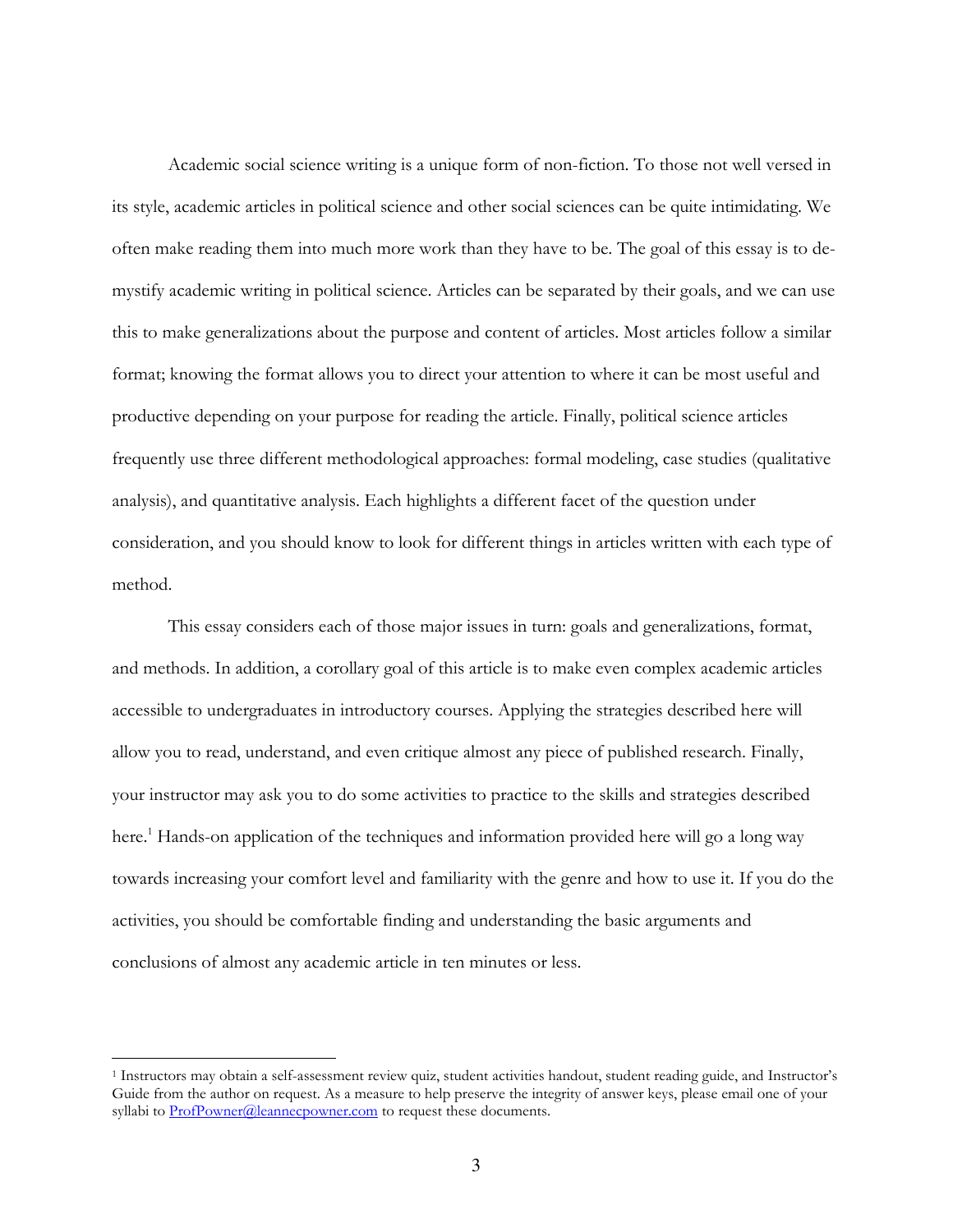#### **Taxonomy of Articles**

In general, we can sort articles into groups by the goal of the article. Is this an article to suggest or propose an idea or explanation? To demonstrate or support a theory? Or does it have some other purpose, like providing a review of the literature or making policy suggestions? Once we know what an article is trying to do, we can make certain generalizations about it. How do we establish an article's goals? Three easy sources spring to mind. One is the *sub-headings* within the document, which often provide strong clues. The second is the *authors cited* within the body of the paper, often available in a works-cited or references list at the end of the article. Third, many journals or papers come with **abstracts**, paragraph-length summaries of the paper and its argument which are usually at the beginning of the article, or, on occasion, in the front of each journal volume. The presence or absence of each of these things can help determine if this is a theoretical article, an empirical paper, or something else entirely. Just a warning: these categories are not hard and fast divisions. Some papers may cross the boundaries; some may contain parts from two or more of the following categories. Some may fit no category at all. But this is a useful classification scheme, or taxonomy, for making a first cut at an article.

### *Theoretical Articles*

These articles are usually *propositional* in nature. They propose or suggest explanations or ways to understand certain events or certain classes of events. (An 'event' would be the 1991 Gulf War; a class of events is 'wars.') They often pose models, either verbal ones or formal ones, to help us explain or understand the causes of this event/class of events. Articles in this group include 'applied theory' articles which interpret a particular event or phenomena from the standpoint of a single theory or theoretical framework—for example, an explanation of the Gulf War from a realist standpoint, or George W. Bush's campaign ads as an example of fear-driven motivators. Third, this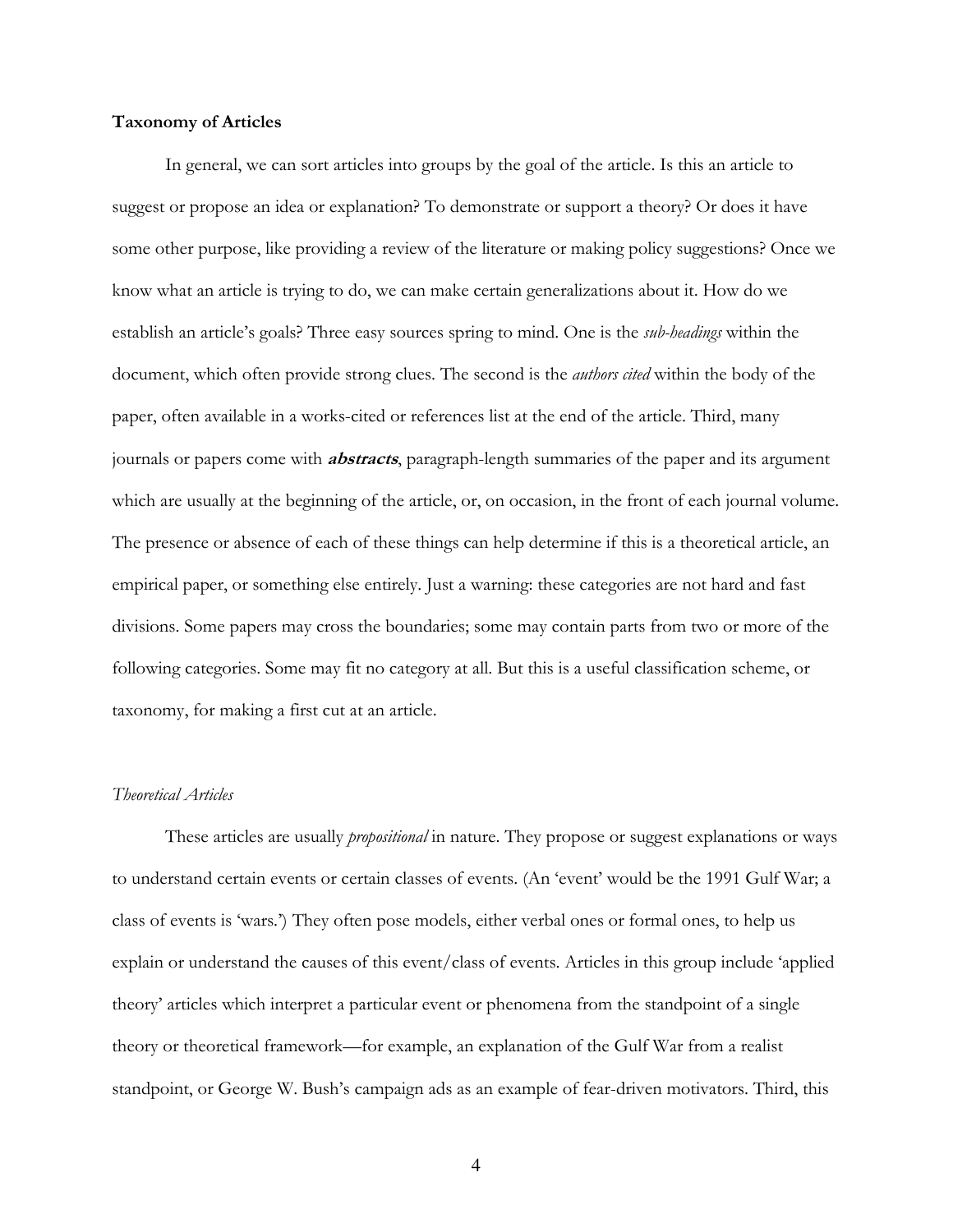category includes articles that propose a theory or explanation for an event or class of events but do not test it (or try to demonstrate its validity). Many of this group of articles, especially in political economy and international relations, contain **formal (mathematical) modeling**, which involves the use of algebraic expressions to represent and evaluate specific contexts and behaviors.

What do we know about theoretical articles? How do we know one when we see one? Their purpose is to propose explanations or to propose the application of an explanation to a specific case. The most important part of an article proposing an explanation is its **assumptions**, because these are the bases on which all projections of behavior are built. Sometimes, an author's assumptions are not explicit; you will want to look for these as you read. The other important piece of a theoretical article is the 'story' that it proposes: the mechanism that links the actions together. Most theoretical articles outside the 'applied theory' group tell their stories without the use of proper nouns. Instead of talking about Iraq and Saudi Arabia, it talks about 'states'; instead of John Smith and Jane Doe, it talks about 'voters.' They are intended to be broadly generalizeable, rather than confined to one or two specific instances. Modeling articles are identified by the presence of substantial algebra and hypotheses or propositions within the text, which are often set off from the rest of the text by indentation and/or a different font (italics, small caps, etc.). They often contain references to 'utility' or 'rational actors.' (Be aware: some modeling articles proceed to test their hypotheses in the same article, thus crossing the boundary into empirical political science.)

#### *Empirical Articles*

Empirical articles often go by the name of 'research report.' The goal of an empirical article is to test or examine the support for hypotheses derived from some theory. In other words, they want to see if what the theorists suggested is what we actually see around us. The key item that distinguishes an empirical article from a theoretical one is that empirical articles try to establish or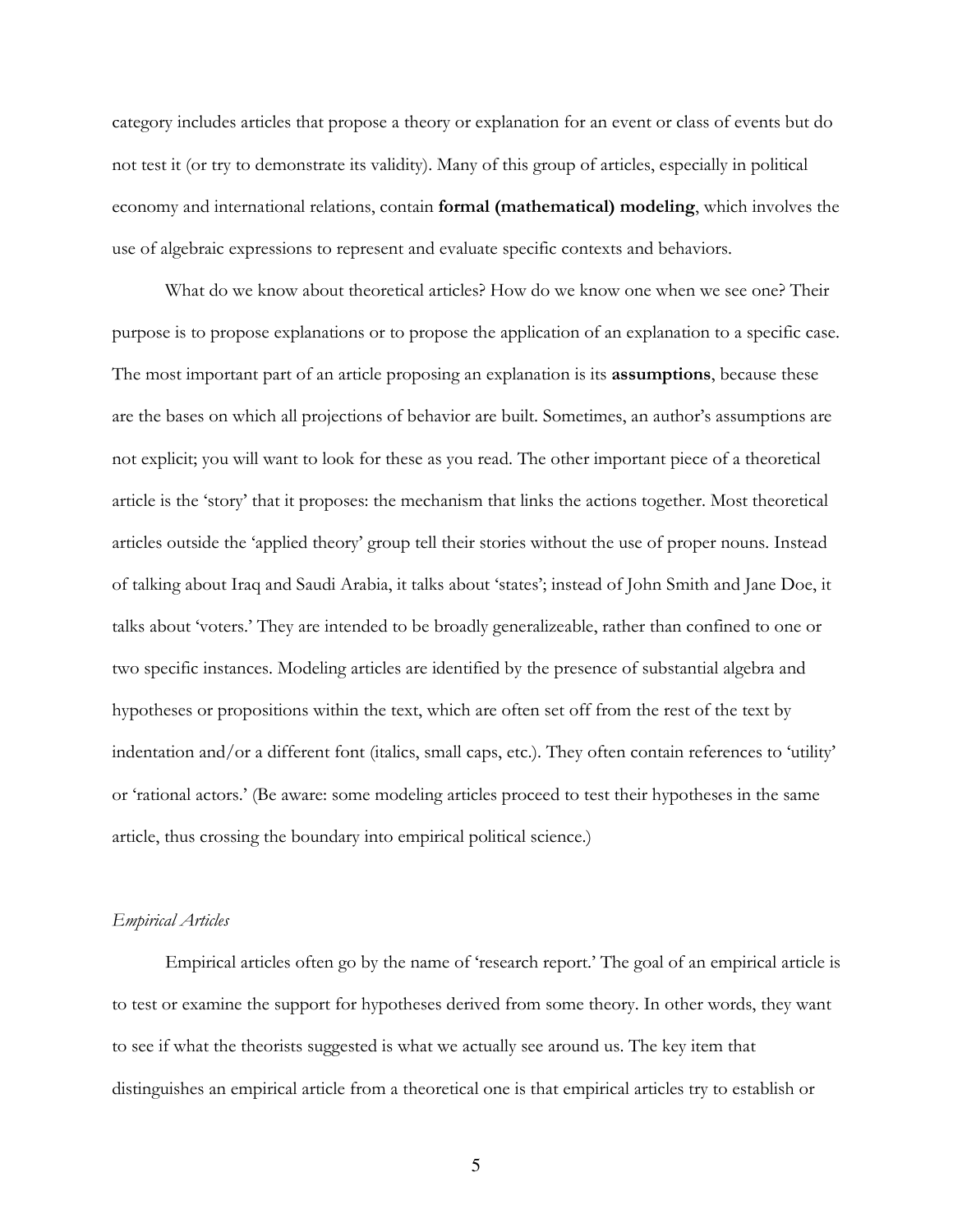deny a **causal inference**—they try to *explain* why or how some class (or sub-class) of events occurred or turned out the way they did. The factors that the researcher thinks contribute to an explanation are called **independent variables**; the outcomes being explained are the **dependent variable** since the author thinks that these outcomes were affected by the presence or absence of the independent variables. Variables are linked in a **hypothesis**, which is a specific statement of what the researcher thinks will happen to the dependent variable when the independent variables change in different directions.

 Empirical articles sometimes use **case studies** of specific events, which look at the key variables in which the researcher is interested using in-depth investigations of a small number of cases. These are often referred to as '**small-n**' studies: they usually use more than two cases, to get away from being simply an applied theory article, but rarely more than five. The investigator tries to provide support for his or her hypothesis by showing how the critical variables mattered in specific instances by weaving a story showing these variables in action, with an (implicit or explicit) argument that this theory can then be generalized to other cases meeting the same selection criteria. The **data**, or pieces of information, in these articles is **qualitative**, meaning that it is a descriptive characterization of the evidence, rather than statistical support (see below). Case study articles are a common feature of comparative politics, since they have a major advantage of flexibility in how variables are measured. Imagine that we want to investigate the influence of political engagement on the success of anti-poverty programs in two different countries. In a country that is democratic and poor, we might look at social networks, newspaper readership and voting, but we might look at church membership, party membership, and union membership in a country that is Communist and poor. Voting and church membership don't have the same meaning in both countries, but we might be able to argue that looking at all three of our indicators in both countries will give us a comparable measure of the same concept, political engagement.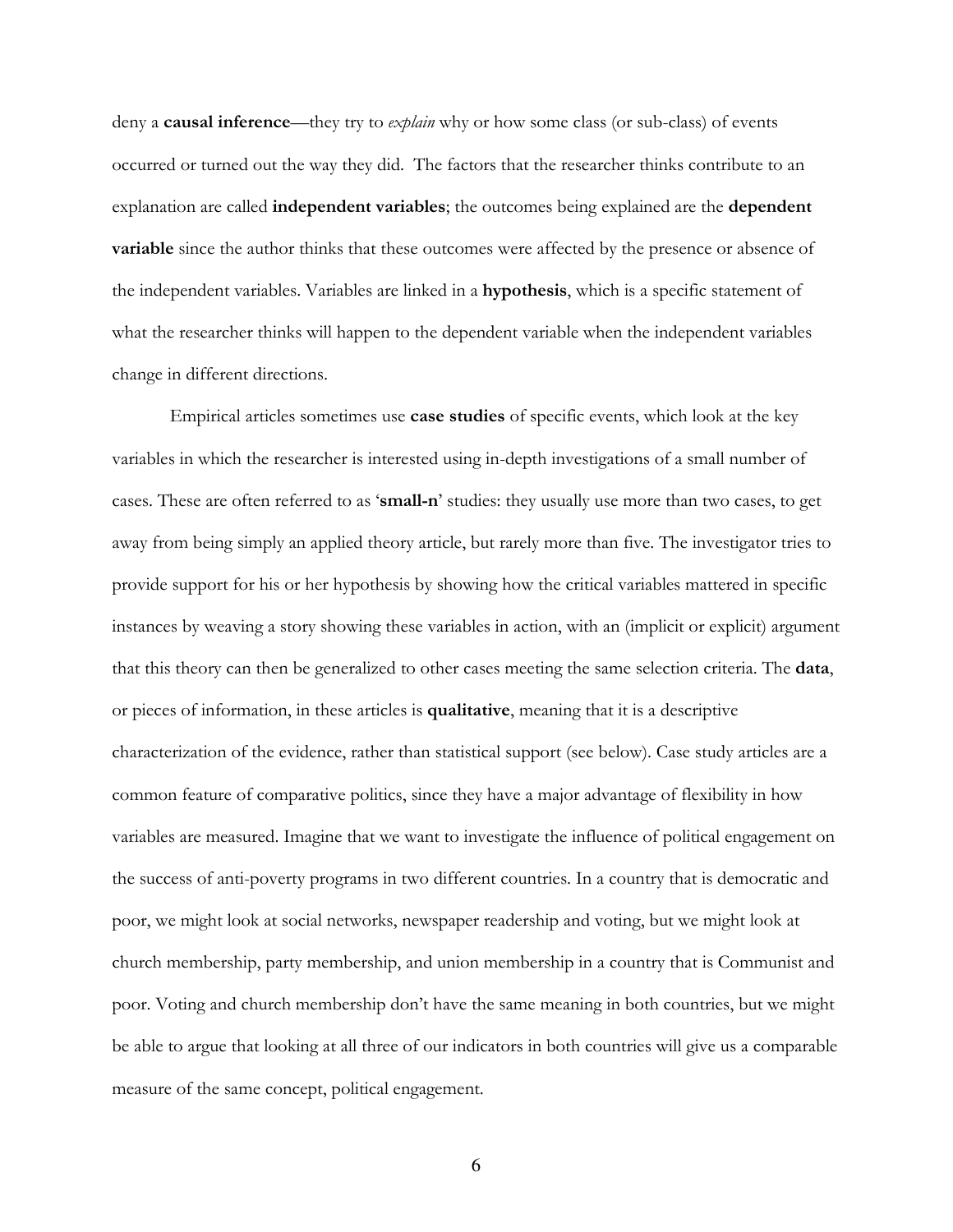Another large group of empirical articles uses statistical techniques to produce estimates of causality. Like theoretical modeling articles, these **quantitative** research articles frequently contain explicit hypotheses (again often offset or in a different font), but they also include large tables in which various values are reported for different variables, models, or parameters. The values in the table represent the output of complex statistical procedures and often tell 'how much' (in a specific kind of way) effect the various explanatory (independent) variables have on the outcome or dependent variable. These types of investigations are common in international, comparative, and American politics research. A world politics independent variable could be 'GNP of the country in the year the war was started'; this is available for any country since about 1945. An American politics dependent variable could be, 'voted Republican, voted Democrat, voted other, didn't vote,' which we could collect rather easily from survey respondents. A comparative politics variable could be whether a political party's platform strongly supports, somewhat supports, somewhat opposes, or strongly opposes a particular policy proposal. D**ata sets** containing this type of information are often publicly available on the Internet, along with the **codebook** you'll need to interpret the data values. Data sets can be the results of surveys, with each case (or 'event') being an individual respondent, or they can be information collected from secondary sources on the specific events that make up a class of events. Since the data sets contain so many cases, rarely fewer than a hundred for world politics and a thousand or more for surveys, we commonly call them '**large-n**' studies.

If you are unfamiliar with statistics, don't worry. Despite the high number of statisticallyresearched articles in journals, many political scientists are not highly literate in statistics. Journal editors know this. Good statistics-using articles will be so well written that you can understand the argument and the findings without even looking at the tables. If you do indeed choose to look at the tables, which provide both a much more succinct summary and more detailed information on the results, the shortcut is to look for the asterisks, which indicate *statistical significance*, or how sure the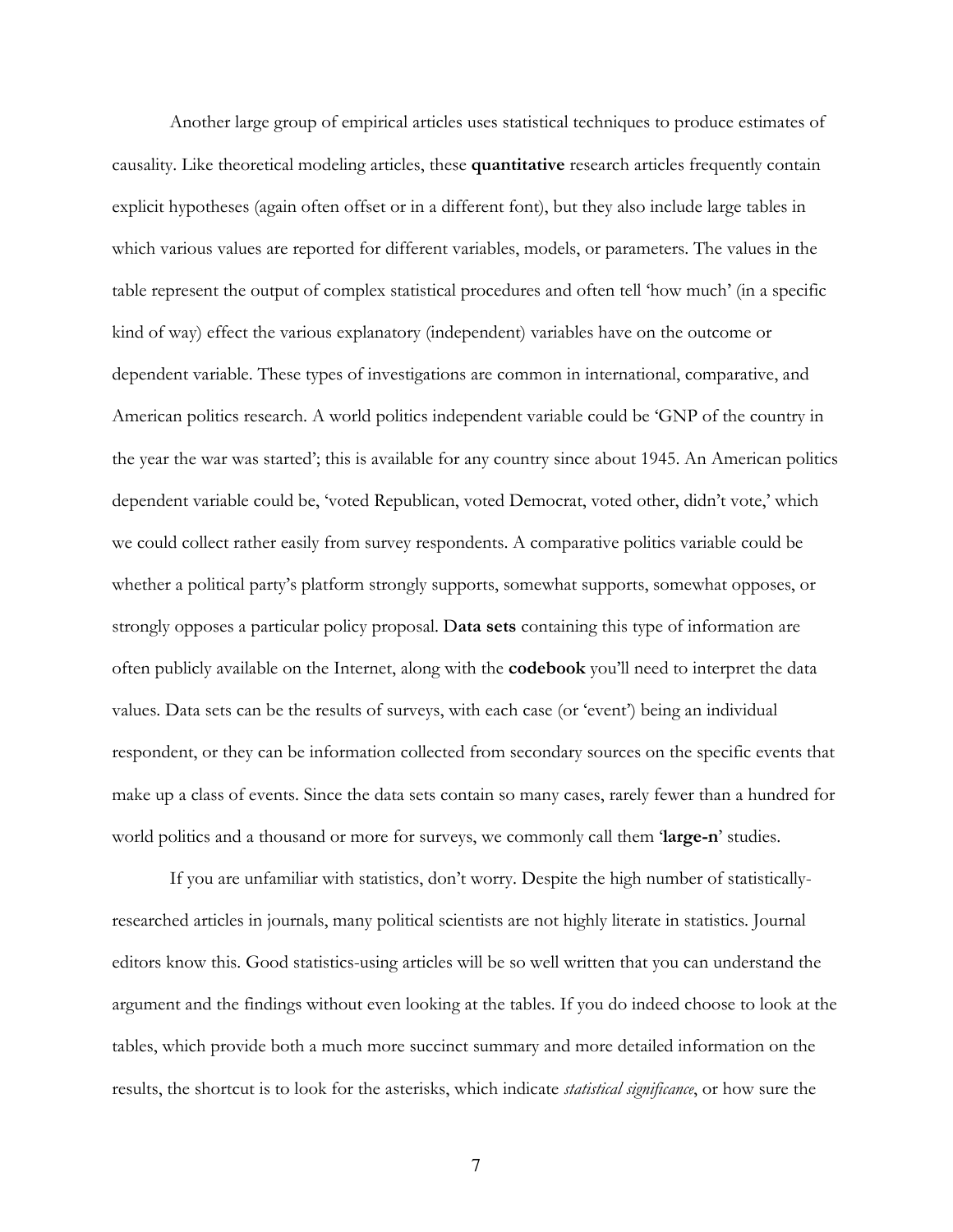author is (statistically speaking) that the answer he found was not just generated by random fluctuations in the data. In general, the more stars, the more significant – the more surely non $accidental - the value is.<sup>2</sup>$ 

The important thing to look for in an empirical article is the causal connection – the explanation or **theory** – that the author proposes to link the explanatory and outcome variables. This is true for any empirical article, no matter the analytical technique (quantitative or qualitative). What's the 'story' that the author argues for why these variables *should* be expected to be related? Is that story credible—does it make sense in light of other research and basic knowledge? Then, look for which variables the study actually finds to matter (i.e., are statistically significant or are well supported by the case studies). Do the variables the author was expecting to matter actually matter? If not, why not? Do the variables that other authors have commonly found to matter still matter? If not, why not? Is the researcher's 'story' supported by the data?

### *Other Published Items*

 $\overline{a}$ 

 Journals also publish other types of material, including literature reviews and book reviews. **Literature reviews** examine a large body of research on a specific issue, topic, concept, or class of events. They try to summarize the current state of knowledge about what matters in explaining or understanding that issue, and usually also attempt to indicate weaknesses in the literature and areas where more research is needed. Unlike theoretical articles and empirical articles, respectively, they do not usually try to propose or test explanations: they only discuss the potential explanations proposed or tested by others. Good literature reviews of 'hot' fields are in the *Annual Review of Political Science*, and many journals publish one or more in each issue. They can serve as excellent sources for

<sup>&</sup>lt;sup>2</sup> The next part of this essay discusses reading and understanding these articles in more depth.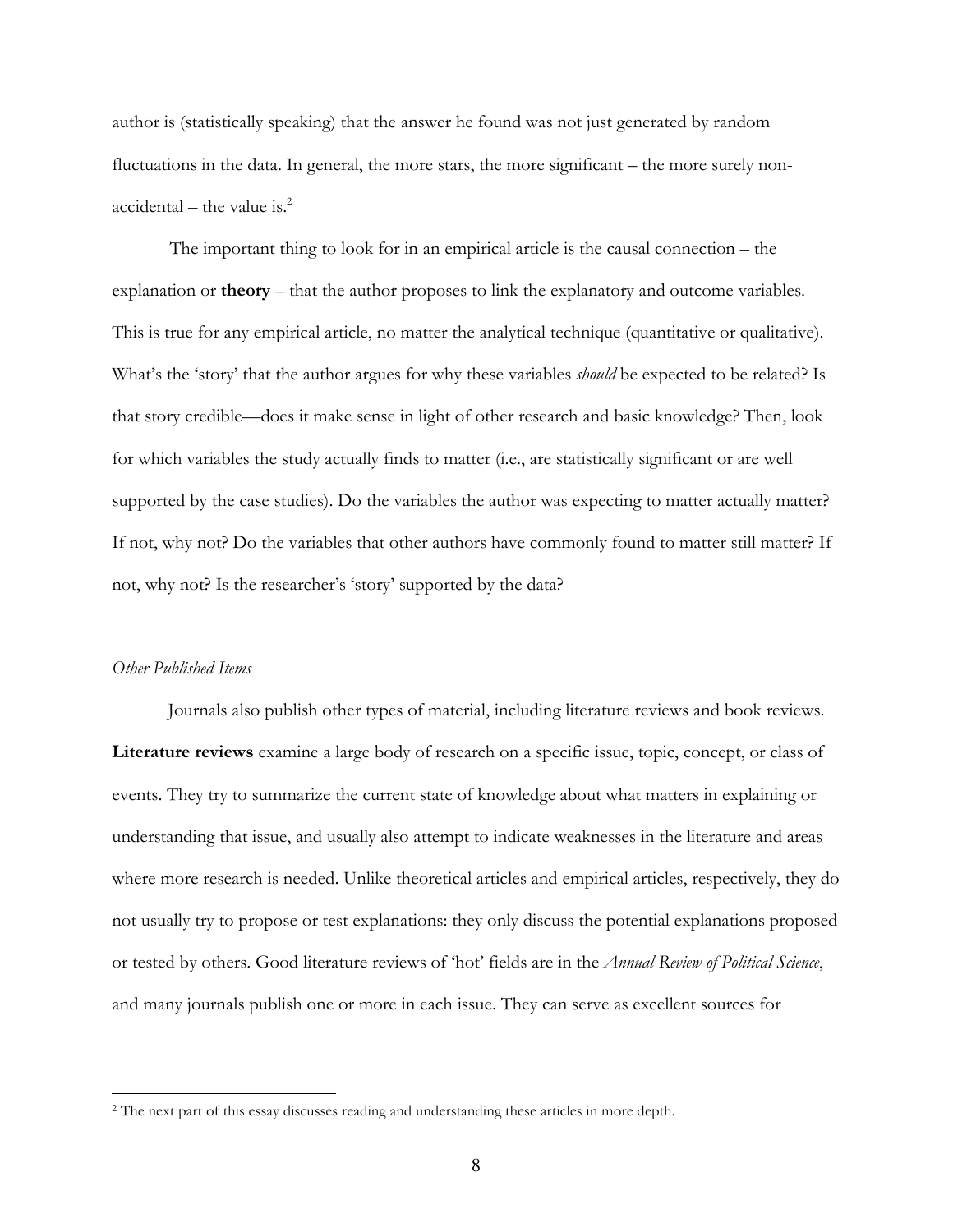research ideas, and their bibliographies can help you find initial sources to consult on a research project.

**Book reviews** serve a similar function. They usually look at a single book, though some journals publish short essays reviewing several books on a common theme. The book review author summarizes the book's argument, approach, and findings, then address what shortcomings the review author thinks the book has, if any. Before you read an entire book for a research project or a class, a brief JSTOR search for book reviews can save you a lot of time by helping you eliminate irrelevant or less-relevant material. Both literature and book reviews can usually be identified by the word 'review' in the article title, listing in a special section of the table of contents, or most frequently for book reviews by the citation of the book at the top of the article.

Another type of article is frequently found in the semi-popular, semi-academic literature characterized by the journals *Foreign Affairs*, *Foreign Policy*, and sometimes *Political Studies Quarterly*. These articles are frequently **normative** rather than empirical or theoretical: they argue *should*, rather than *is* or *might*. They are often written with policymakers in mind, giving suggestions for policy based on the author's particular assumptions about the way the world works. Many times the suggested policy has its roots in some academic theory. We can say in general that these articles are characterized by the presence of a thesis, or central general argument, but they do not attempt to provide scientific academic support for it, only information based on the specific case they are discussing. Prescriptive articles like this tend to be very similar to other articles in *Foreign Affairs*, *Foreign Policy*, and often the *Bulletin of the Atomic Scientists* which are story-telling essays giving substantial background or detail about some event or controversy. They may make some references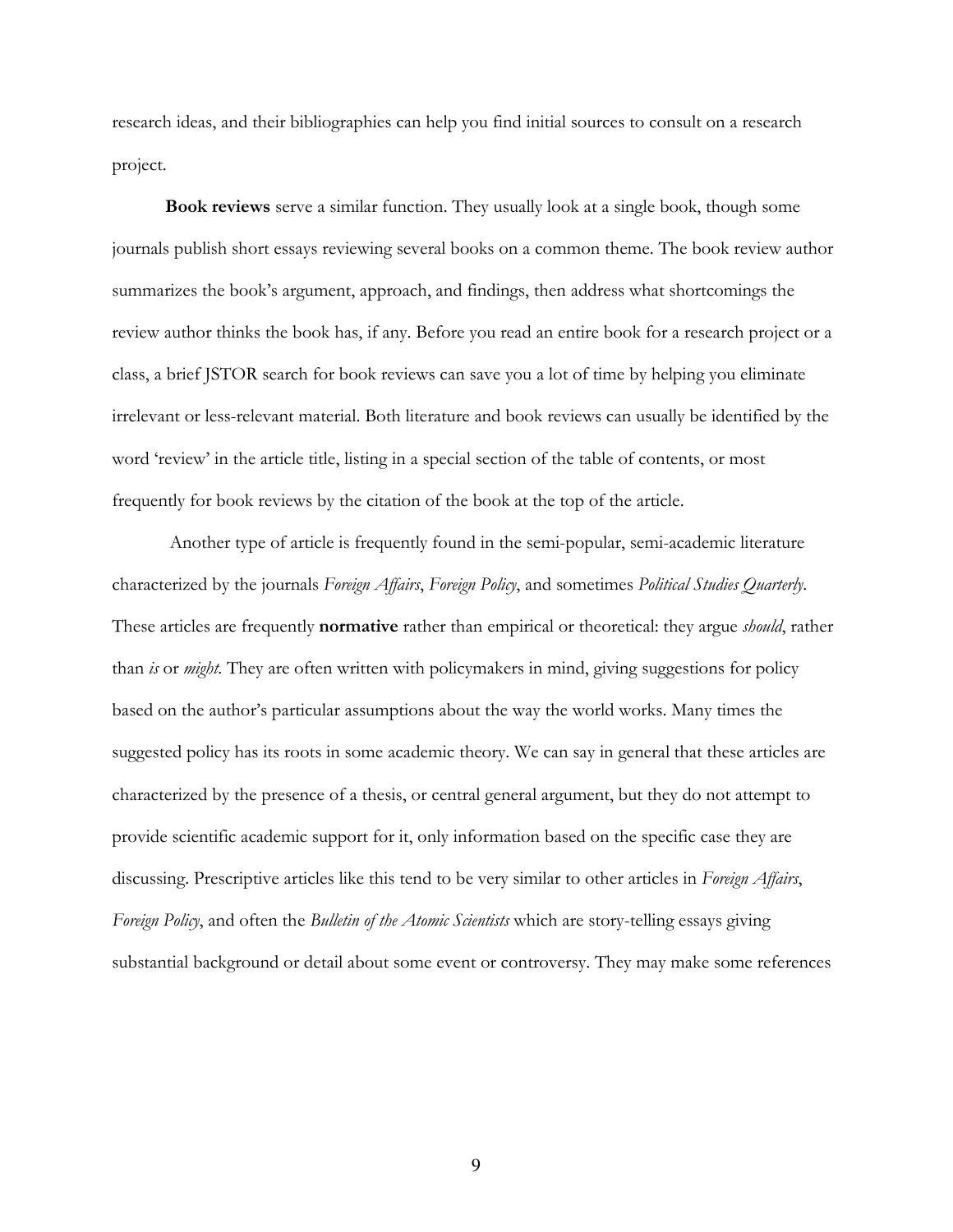to theories or arguments in political science or present a lopsided or slanted view of the situation, but essentially they are factual accounts with no obvious thesis or argument of their own.<sup>3</sup>

#### **Format and Organization of Empirical Articles**

-

In most political science programs, empirical books and articles will dominate the reading list for upper division classes, so it is worth your time to understand how these articles are organized and the structure of the arguments they make. While the sections of any given article may not necessarily be named as listed below, most research articles follow this general format and almost all will include these parts.

Almost all mainstream journals publish abstracts of their articles. They are usually at the top of the first page of the article, though in some journals they may take the form of an expanded table of contents at the front or back of the issue. **Abstracts** are paragraph-length summaries of the article's main arguments, research design, and findings. When reading an article for a class, or considering an article for a research source, the abstract is a quick and easy way to gather the critical points and evaluate if the article is valuable for the purpose you intend. Sometimes the best-titled articles, or ones that contain all your keywords, actually have very little to do with your argument why waste time reading the entire article if you could have learned that from the abstract? When reading an article for a class, the abstract acts as a guide, telling a reader what the article is about in more detail than a title could, and it helps to prime the reader for what the rest of the article will argue.

<sup>3</sup> Of course, many other types of articles appear in journals each year. The *American Political Science Review* in particular often includes a methodological article or two in each issue. These articles look at how a specific statistical method or modeling concept or use of sources improves on past tools or methods. The goal of these articles is less about the substance, the *what*, of the phenomenon under investigation as it is about the *how* of the testing itself.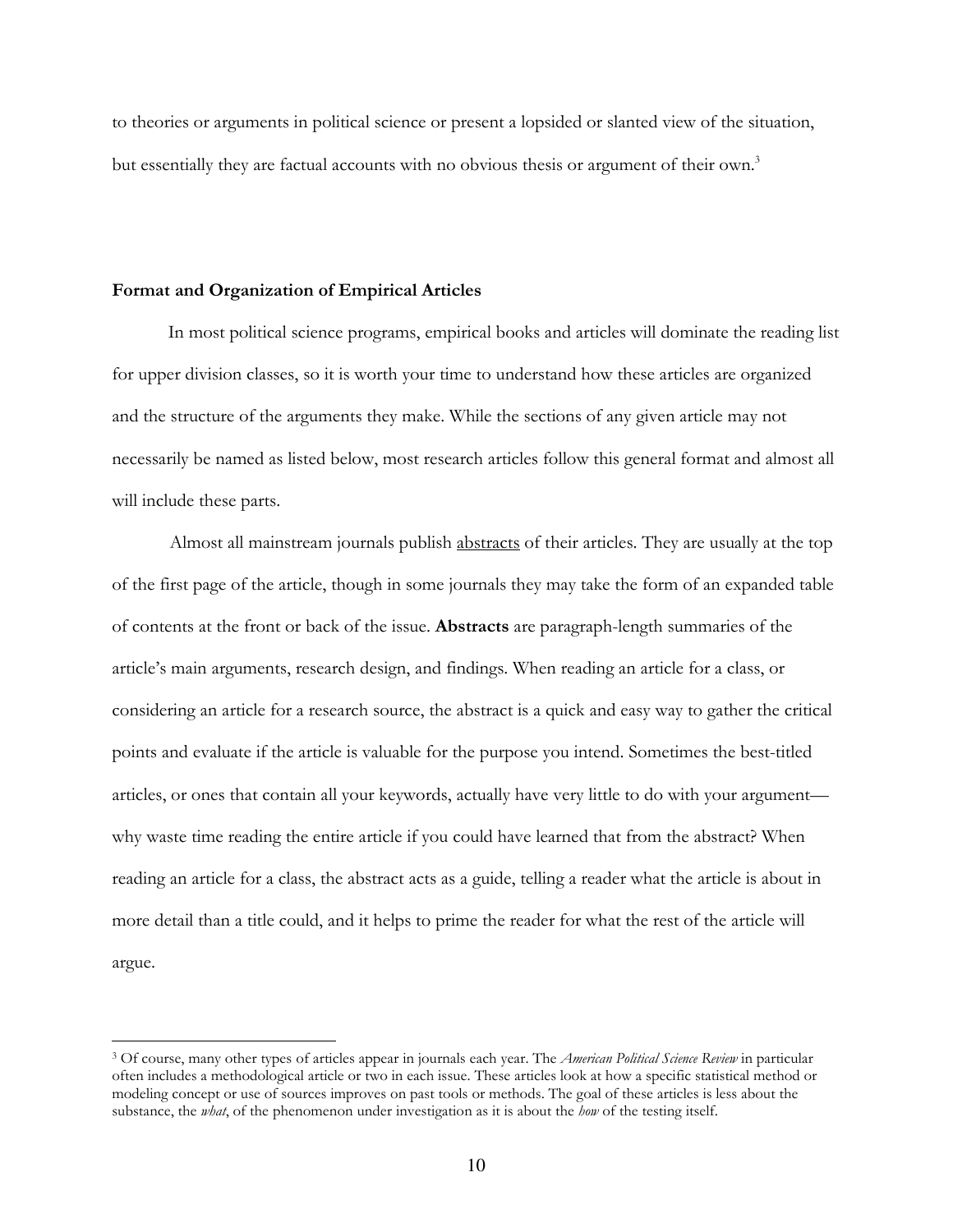The article's introduction provides useful information about the question the article tries to answer and the approach the article will take to answering it. The purpose of the introduction is to inform the reader what the author is investigating, and to a certain extent to convince the reader that this topic (and more importantly this approach to answering it) matters for enhancing understanding of that topic. It will identify the broader **research question,** or family of general themes, that this specific investigation helps explain or explore, and it will usually give a summary explanation of the author's theory. The introduction always closes with a structure sentence or sometimes an entire structure paragraph, which outlines the sections that will follow and usually says something about the research framework used to study the question.

The second major section of an empirical article is the **literature review**. In this part of the essay, the author tries to situate the specific question he or she is looking at in the context of broader questions being asked in the research community. It will discuss what other researchers working in this field on similar questions have learned. The author will also try to bring in other relevant literatures from other disciplines like psychology, business, or history. Sometimes, the author will discuss why he or she thinks these investigations were flawed or incomplete, and how this investigation will remedy those flaws or weaknesses. The goal of this section is, in its shortest form, an effort to provide support from other research that the author's *theory* is correct, and thus that the hypotheses proposed are reasonable in light of what we know about how these variables are likely related.

The <u>research design</u> section is normally third, and is often broken up into subsections or sometimes two different major headings. This part of the article contains information about two major topics: the hypotheses and the variables. Where a theory tells us *how* the variables are connected (the causal mechanism assumed between them), a hypothesis tells us *what* relationship the author's theory expects to find between the variables. Some example hypotheses might be, "As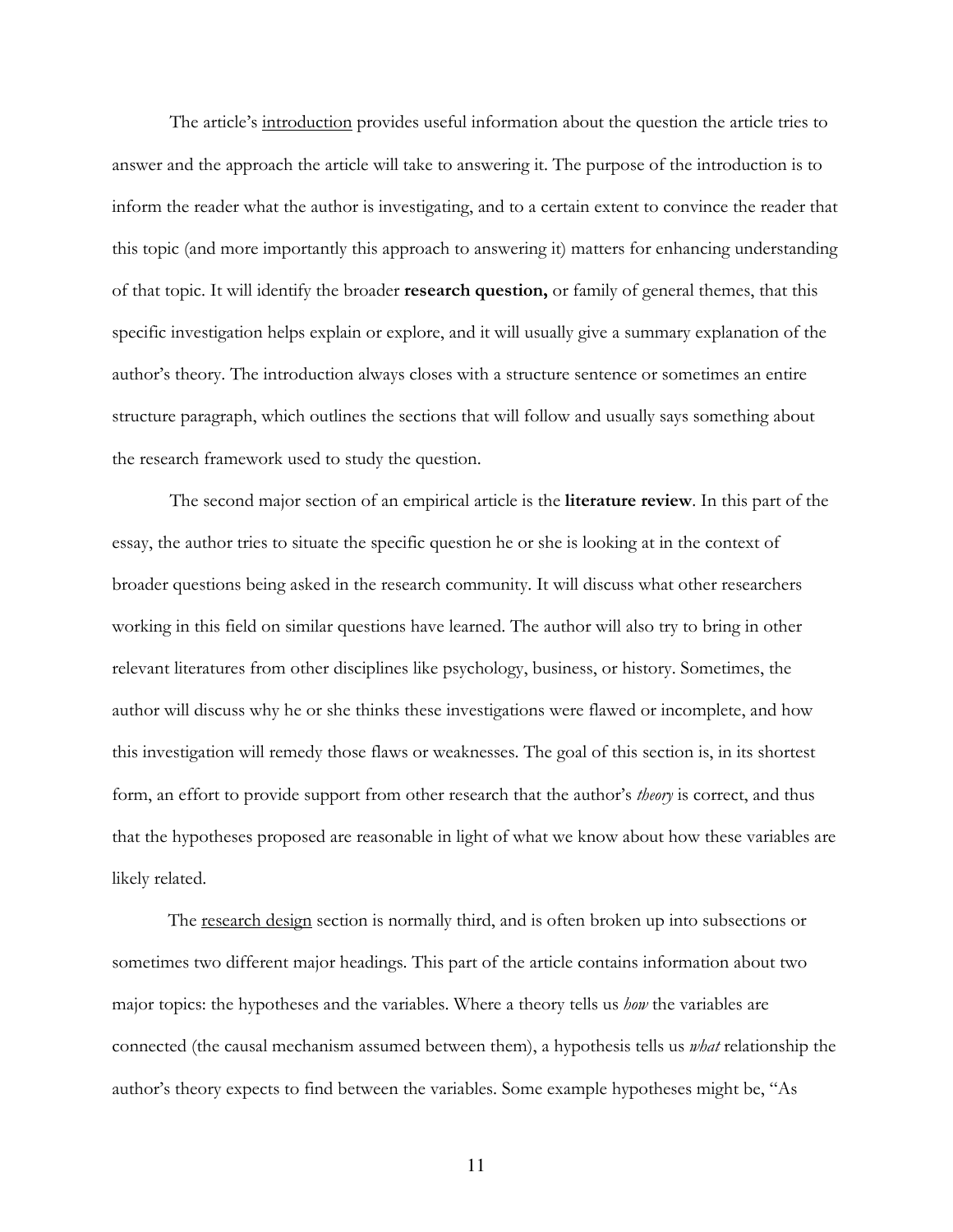tension in a dyadic relationship<sup>4</sup> increases, military spending should also increase," or "Declining salience of racial issues is expected to result in fewer pro- or anti-affirmative action efforts by a voter." Each of those statements makes a specific expected relationship between some cause and some effect. As discussed briefly above, the cause is usually the explanatory or **independent variable**, and the effect is the thing we're interested in studying, or the **dependent variable**. The author is interested in explaining changes in the dependent variable by looking at changes in the independent variable(s) he or she is interested in.

After identifying the expected relationships, the author faces another problem. How can she measure "salience of racial issues" or "dyadic tension"? If I want to be able to look at changes in them, I have to have some characteristic or criteria that I can look at across all the cases. Often, the hardest part of designing research is the **measurement problem**: how do I find something about my cases that actually measures the thing I'm interested in? Finding a specific thing to use as a proxy or measure for the abstract concept the author wants to discuss is a major issue no matter whether the author is using qualitative data or quantitative data. This process is often called '**operationalizing**' the variables. One might argue that dyadic tension could be **coded**<sup>5</sup> by looking at news articles in, say, *The New York Times*, by giving references to conflict or uncooperative behavior a negative value and references to cooperative behavior or good relationships a positive value. Add them up for each year and give a dyad-year a summary value of 1 (low tension/good relationship) if

the final sum is positive,  $a -1$  (high tension/bad relationship) if the final sum is negative, and a 0 if the sum was 0 (neutral dyadic behavior).

That sounds all well and good, and we're ready to go on, right? Wrong. The measurement strategy outlined in the previous paragraph has several major problems. Does that coding strategy

<sup>4</sup> "Dyadic" means "pairwise"—dyadic studies look at pairs of countries as a unit. So one observation in this study might be the tension level in the United States-Canada level in 1998—a unit known as a 'dyad year.'

<sup>&</sup>lt;sup>5</sup> Coding is the process of turning information (facts) into data (numbers or other specific qualitative values such as highmedium-low) that we can compare across cases.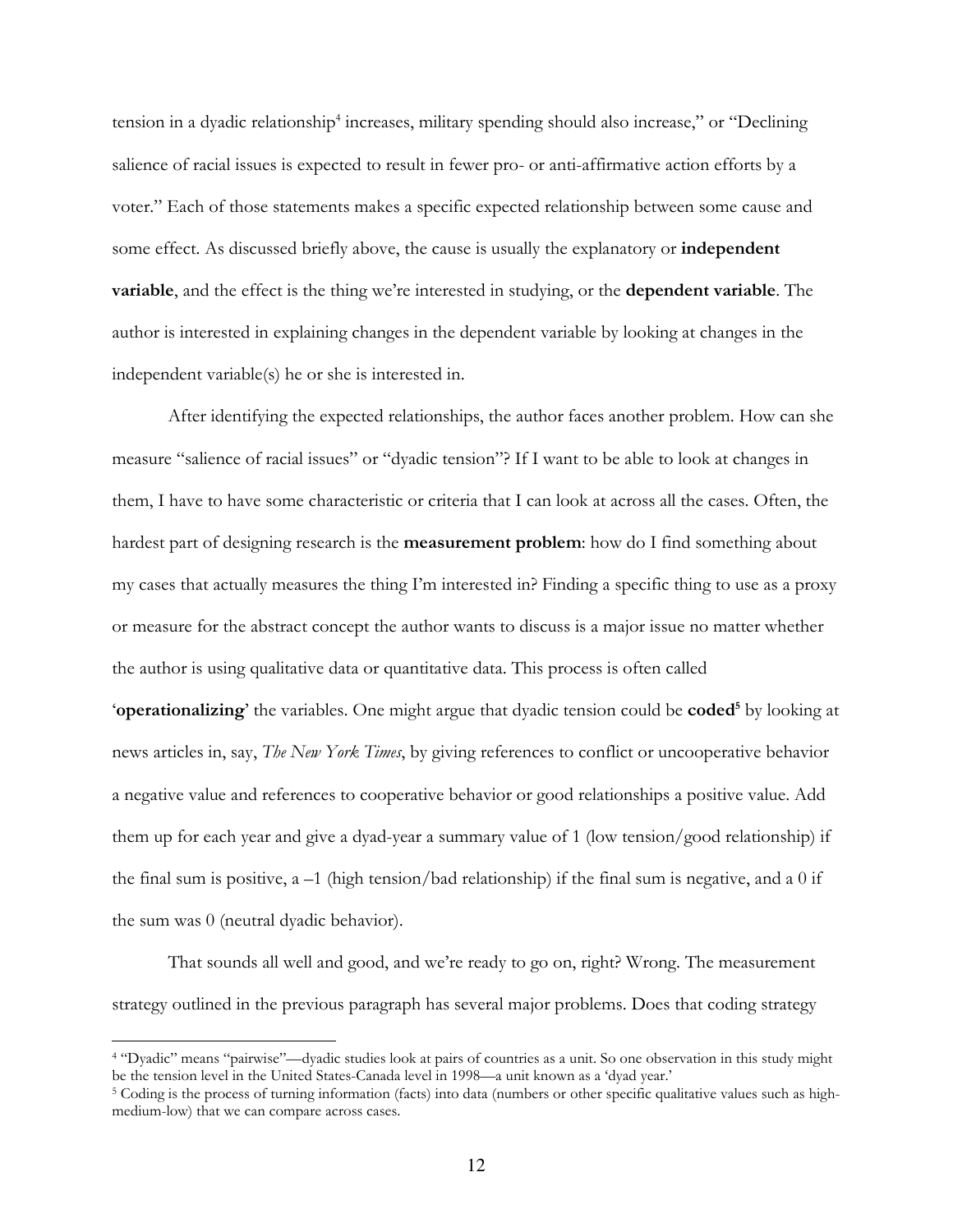actually capture the level of tension in the dyad, or is it capturing something else? Most scholars would say that it captures instead the *NYT*'s regional biases, and news biases in general. Africa, for example, does not get good coverage in pretty much any major (American) paper; neither does Micronesia. Some countries aren't mentioned more than once or twice in a year – Pelau or Lesotho, for example. Those countries might get final codes that are incorrect because we don't have information about all of their dyadic relationships. When was the last time you saw a news article about Burkina Faso-Chile relations, or relations between Belize and Kazakhstan? Our dyad-year data set would have a lot of 0's simply because the *NYT* doesn't publish that many articles about some of these dyads, rather than because those states truly have neutral relationships. Also, news articles very rarely focus on positive things. We're more likely to see an article published about threats or attacks than we are treaties or agreements. So while counting news articles looks at first like a reasonable way to 'measure' dyadic tension, it really might give us a lot of wrong values, which would then tilt or **bias** our analysis away from the 'true' relationship towards one that's really just an artifact of how we measured the things that interested us.

Because measurement is such a critical facet of empirical investigation, the research design section will almost always include information on the author's measurement strategy as well as the sources the author used to collect the data. Some information, like gross national (or domestic) product (GNP or GDP), is publicly available from a variety of sources; data for other variables may have come from data sets compiled by other researchers and made publicly available through organizations like ICPSR, the Inter-University Consortium for Political and Social Research, which is a large data set repository housed at the University of Michigan. Sometimes authors will post data sets for their articles on their personal web pages, or include an email address for others to inquire about making use of the data. Collecting data is expensive, so many times authors will use information collected by someone else with a similar purpose or interest. Finally, the research design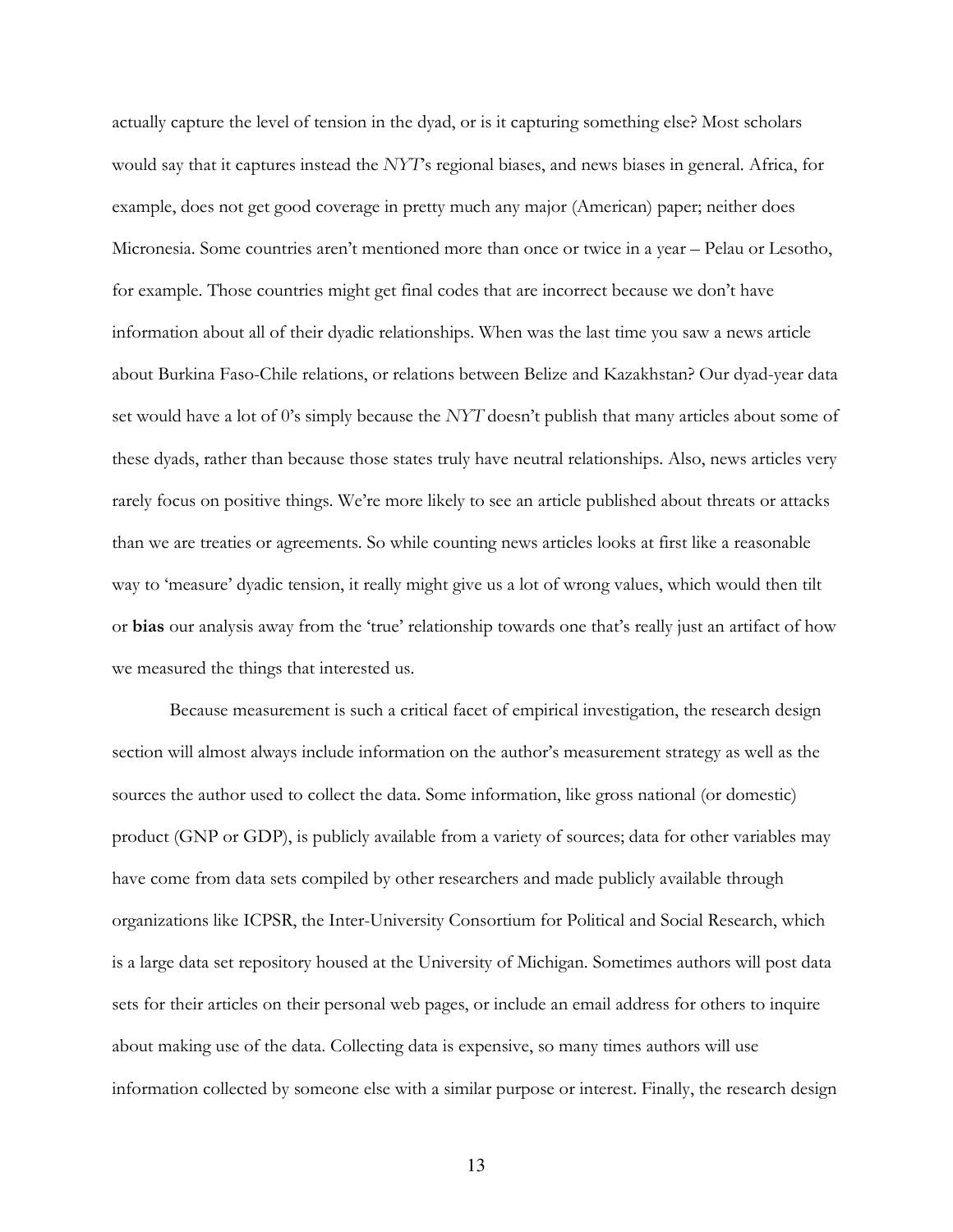section may also contain information on **case selection**, or how countries, events, or people got picked to be part of the data set, and it will usually identify the mode of analysis. Will the author present case studies, use a regression to examine broader patterns in the data, or something else entirely? Often, the author will justify the choice of mode of analysis.

The fourth major section of a research report is where the author does the analysis and presents the results. If this is a quantitative study, this section will contain tables showing the results of the statistical analysis listing each independent variable and its associated effect (more on this later). If the article uses qualitative techniques, this is where the author will present the cases and identify their salient features. Regardless of methodology, this part of the article is where to look to see if the data support the author's theory. The researcher will normally go through each hypothesis or each major explanatory variable and discuss the results.<sup>6</sup>

Finally, the conclusion of the article tends to contain a summary of the research question, the hypotheses, and the findings. It will usually contain brief statements about any surprises that the research found, any inexplicable cases, and/or weaknesses of the model or theory used. They also usually contain a paragraph or two at the end which discuss where research in this field should go, or further questions or potential hypotheses that this article suggests. This idea of building future research on prior work is how the field develops knowledge about the things that we study. We test and re-test arguments in different forms on different sets of data, with each successive article building on work that came before and attempting to improve upon it.

 A few more general comments about reading articles are in order. First, many scholars of political science suggest that you approach articles for classes by reading first the abstract, the introduction, and the conclusion (with a quick skim of the references list), and then going back and

<u>.</u>

<sup>6</sup> Two important points to note, especially if you are going to be writing or talking about the articles you read. First, the word *data* is plural (its singular form is *datum*). Second, data go in and results come out. In many articles, especially quantitative ones, you do not ever see the author's data. You only see the results of their analysis.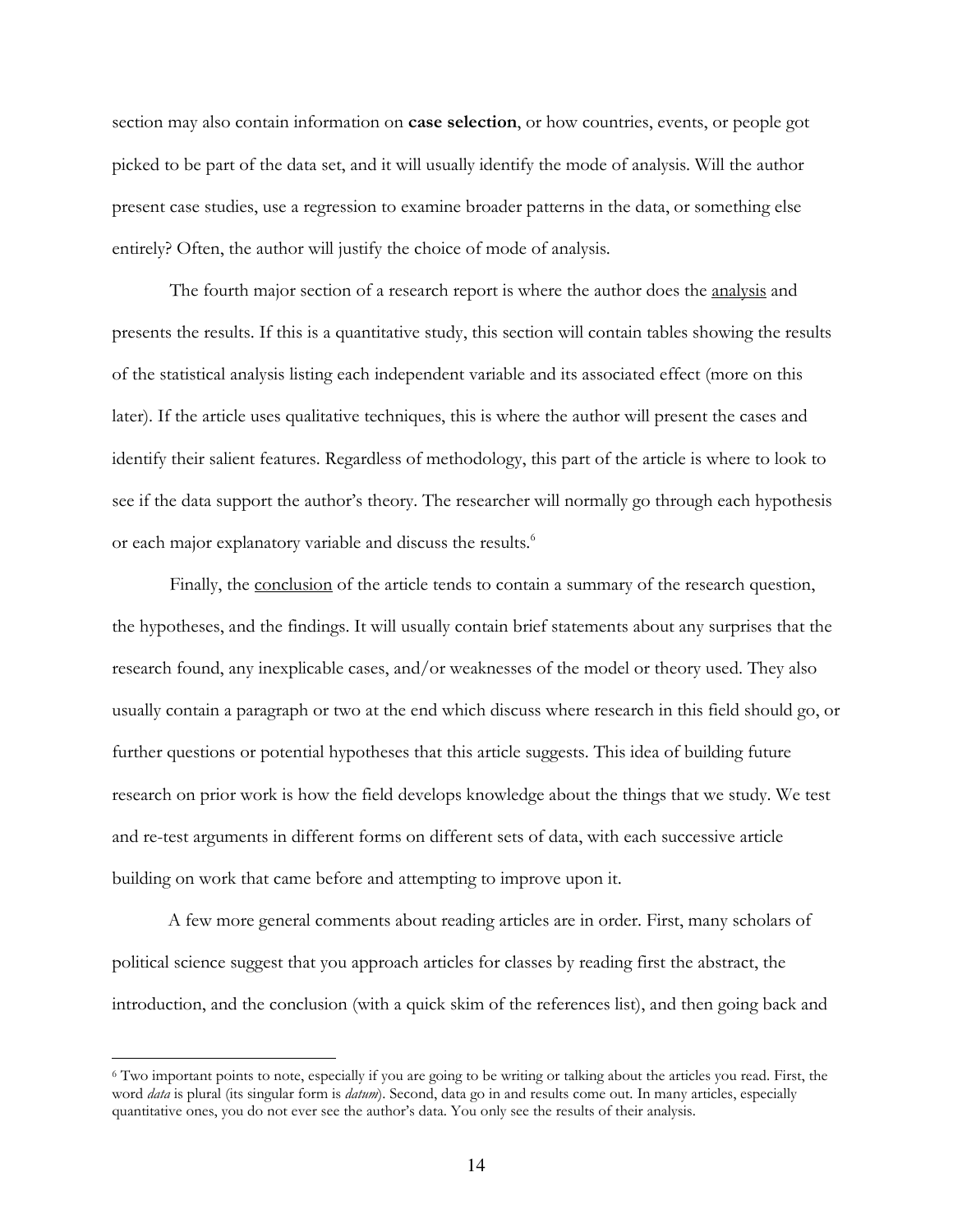reading straight through from the last paragraph of the introduction to the end of the conclusion. This way, your brain is primed for the argument the author is going to make before you begin your critical reading. Second, section headings and the references (works cited) list can tell you a lot about the article's orientation to the question it's trying to answer. A literature review sub-titled "The Irrelevance of Money" gives a rather strong hint of what that section argues. At the beginning of your studies, the authors' names in the reference list are largely meaningless to you, but this will change with time. In even your first courses, though, you should look for citations to any other authors you're read for that course; by your second or third year of political science study you'll have begun to learn who the major scholars or researchers in your field are.

#### **What to Look for and What It Means**

 $\overline{a}$ 

Journal articles require active reading. If you just flip through them and absorb the facts the author presents, you'll be missing the whole point of the article. Good readers will learn to engage themselves with the literature, reading and critiquing and commenting in an intelligent manner. Journal articles are most commonly read with a pen or pencil in hand for making marginal comments rather than a highlighter for indicating key facts. Many readers develop annotation schemes for journal articles to help them locate critical information. I, for example, indicate assumptions with checkmarks and conclusions with asterisks, while important pieces of theory, logic, or evidence get a vertical line on the side (more lines means more important).

This section is roughly arranged in order of increasing complexity and covers only the most frequent types of articles assigned in undergraduate political science courses – qualitative analysis, quantitative analysis, and formal modeling.<sup>7</sup> After reading each segment, you should be comfortable

<sup>7</sup> Policy articles, literature reviews, and applied theory articles are generally straightforward.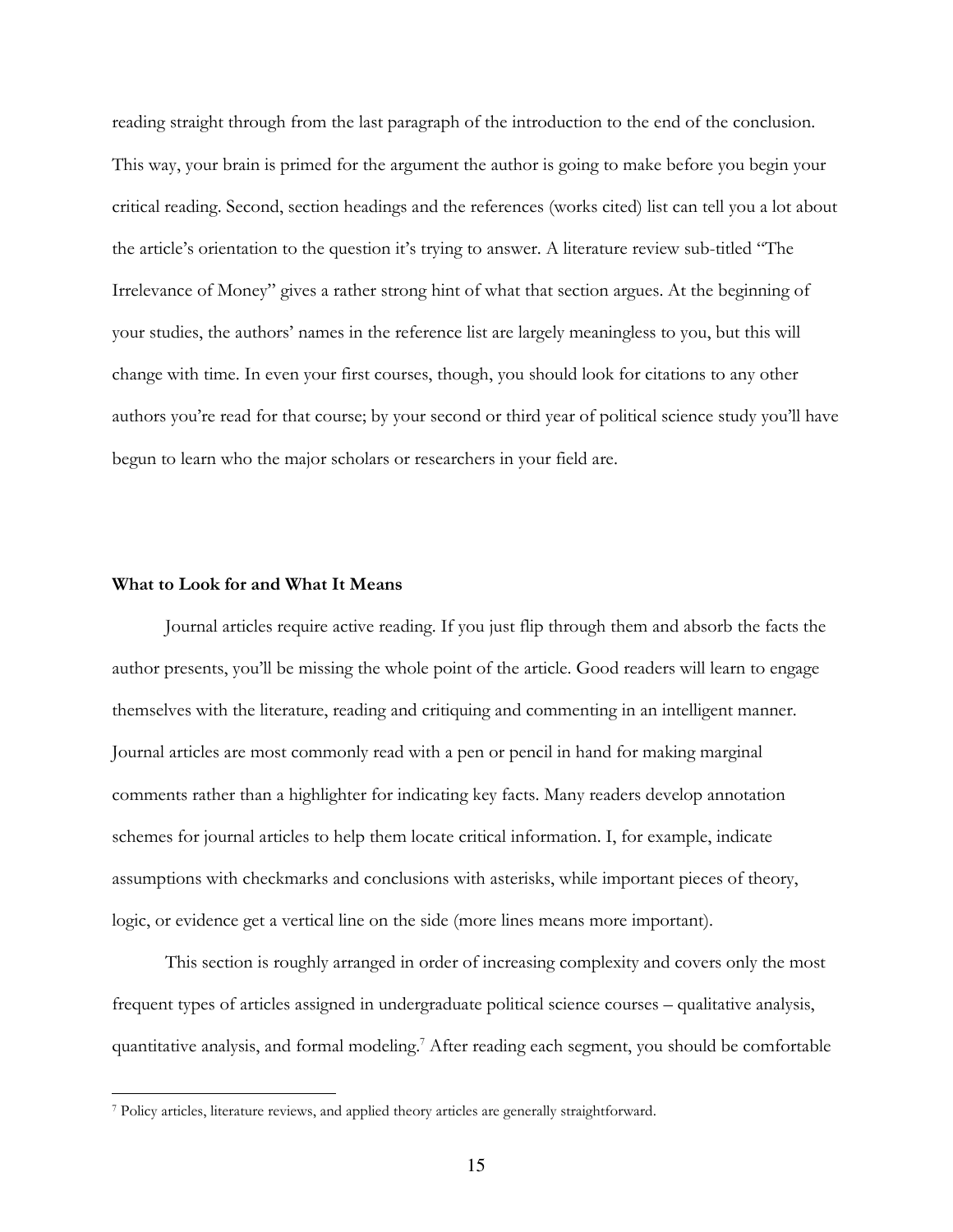reading articles of that type critically, at least in a basic manner. Articles may look intimidating, but almost all published articles are truly accessible to freshmen in their first political science course.

### *Case Studies*

 In a case study or qualitative empirical article, authors present a small number of cases (2-5) in great textual detail. Students and instructors often see these articles as the 'easiest' kind to read and understand, since the whole argument relies on the author's ability to present the material in plain English. Unfortunately, undergraduate students tend to come away from these articles with pages of factual notes about the cases rather than any specific sense of what the author's argument is. This is typically because the dependent and independent variables and hypotheses are not often indicated in a prominent manner; the reader must infer from the discussion of the theory. Variables are usually identified by characteristics/facets of the case that are recurring between the cases. In qualitative research, variables might take on values like 'high, medium, low,' 'before, after,' 'deceitful, critical, ignorant, neutral, impressive,' etc. – things that are not easily, or often appropriately, turned into numbers for statistical analysis.

When reading these articles, some key questions to think about might include:

- Do the cases selected seem reasonable for the theory? Think about other cases where the theory should apply. Does the author's argument seem to explain your new case, or does it have large holes or appear inapplicable?
- Why is the author using these cases? Do these cases represent a "hard" test for the theory, where it would not be expected to do well, or an "easy" test where we would expect the theory to apply well?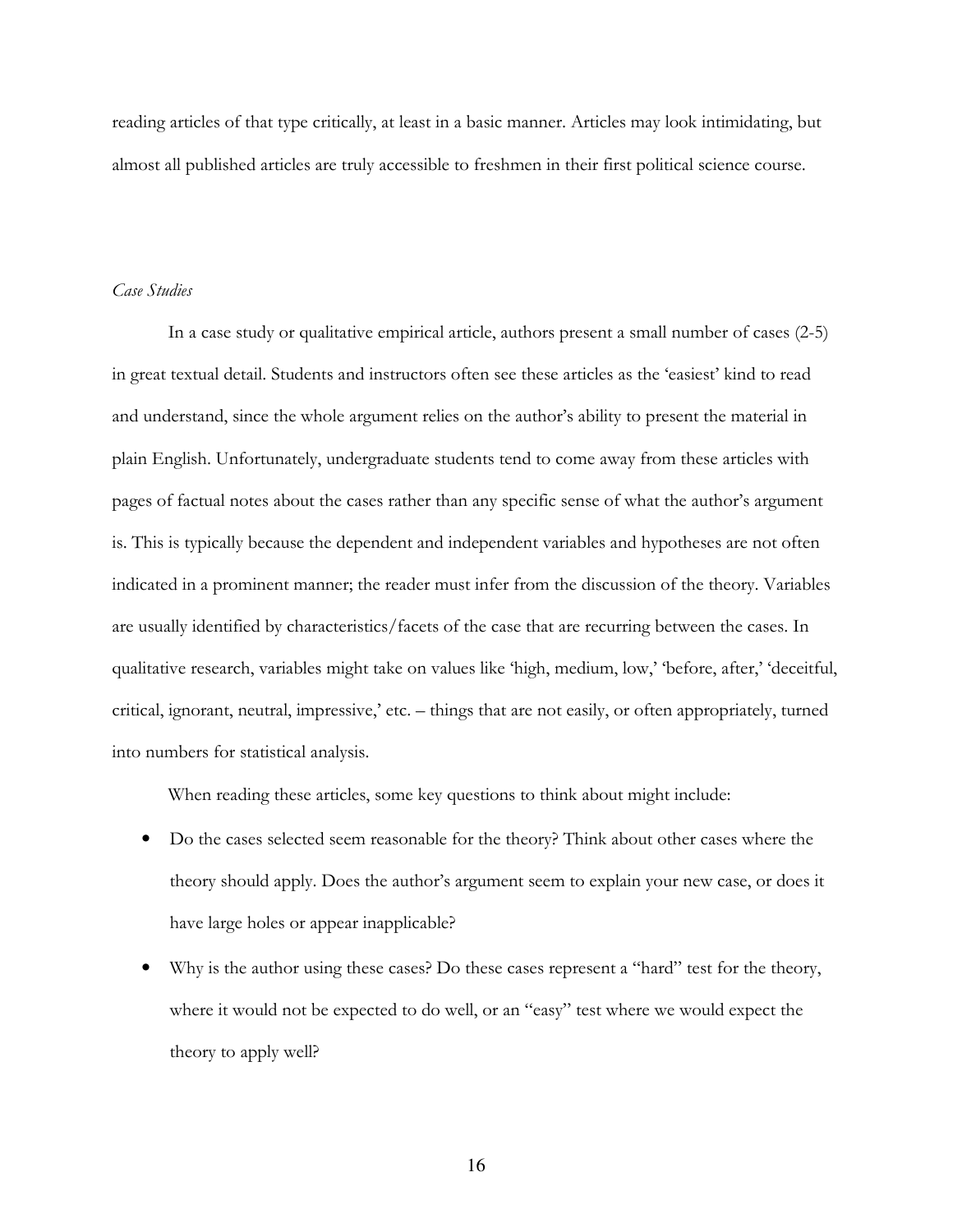- Do the facts the author presents to 'measure' the variables actually seem to be measuring what the author claims they are? Examining wastefulness of legislative office spending by tallying the amount of office paper recycled by the legislators' offices might actually capture staff members' tendencies toward environmentally friendly behavior rather than wasteful spending by legislators. Coding racial tension in a high school by looking for racial slurs in bathroom graffiti may overestimate by catching attitudes that no longer exist, or by catching instead the lack of interest students have in their classes.
- Does the author present a credible effort or critical evidence to demonstrate that alternate arguments (identified in the literature review or elsewhere) are not correct? Are there other plausible explanations, grounded in other theories, which might produce the same set of facts and outcomes but for different reasons? Draw on material from other classes and other readings.
- Is there variation on the presumed dependent and independent variables? In other words, if the author is trying to explain cooperation by claiming it results from a certain interest configuration, does the author also examine cases of non-cooperation to see if those interest configurations were not present, or cases where that configuration was present and cooperation didn't happen? Looking at only cases that support the theory is not normally a strong or rigorous test of that theory.
- Is the overall argument believable? Do the cases presented support the author's theory?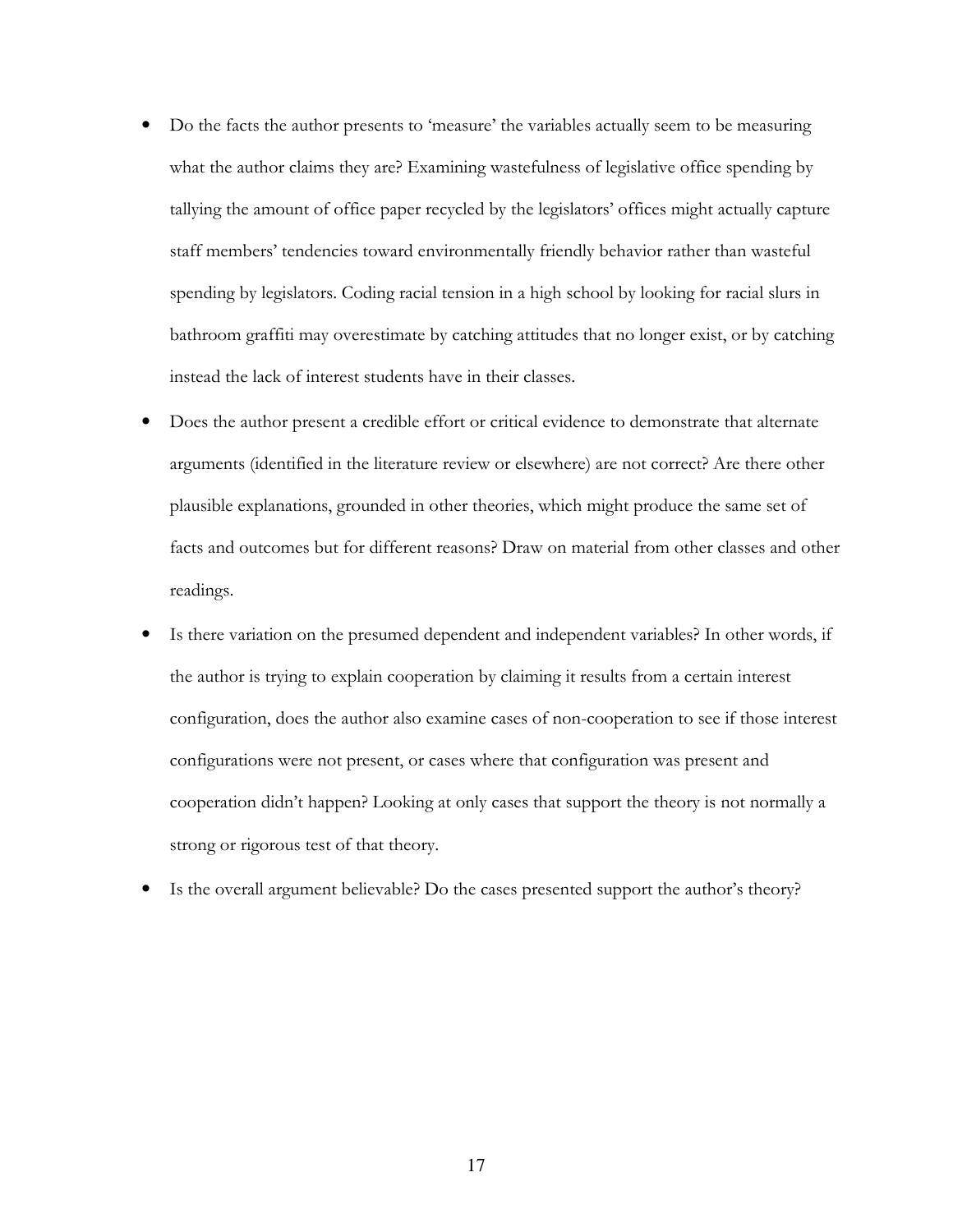### *Quantitative Articles*

-

More formally, the research tool used in political science is a branch of statistics called **econometrics**. This kind of statistical analysis is designed to look at relationships between variables where the cases may or may not be randomly selected, or where the variables themselves might be related to each other. For example, age and gender are related in some types of survey analysis: at the higher end of the age spectrum, respondents are much more likely to be women than men since women live longer. The more people a country has, the higher its gross domestic product: a country of 20,000 people cannot plausibly earn as much as one with 200 million people, and a country of 200 million almost certainly earns more than many smaller ones even if most of its residents are desperately poor.

The primary tool used in econometrics is the **regression**, or more particularly, the ordinary least squares (OLS) regression. In its simplest form, a regression tries to predict the change in the dependent variable that we would see if the independent variable was increased by one unit. The values normally reported in the article concern the **coefficients** for each independent (or 'right hand side') variable. You can think of these coefficients as the slope of a line  $-$  just a slightly more complex version of that  $y = mx + b$  formula that you learned in Algebra class. The coefficient tells us how much change in our dependent variable we can expect, *on average given the data that went into the*  model, for a one-unit increase in that independent variable.<sup>8</sup> The tables in the article list each independent variable in the model and its associated coefficient. Just as in that Algebra formula, we

<sup>8</sup> This method of interpretation works only for regression models. Coefficients for **probit**, **logit**, and other models require somewhat more complicated methods to convert them into dependent variable values. Probit and logit allow researchers to examine the effects of independent variables on the probability that some event will occur, and because of this, we cannot compare the raw coefficients to one another. Again, coefficients are best understood by looking first at the signs—the direction of the relationship – and then secondly at the relative 'sureness' of that sign.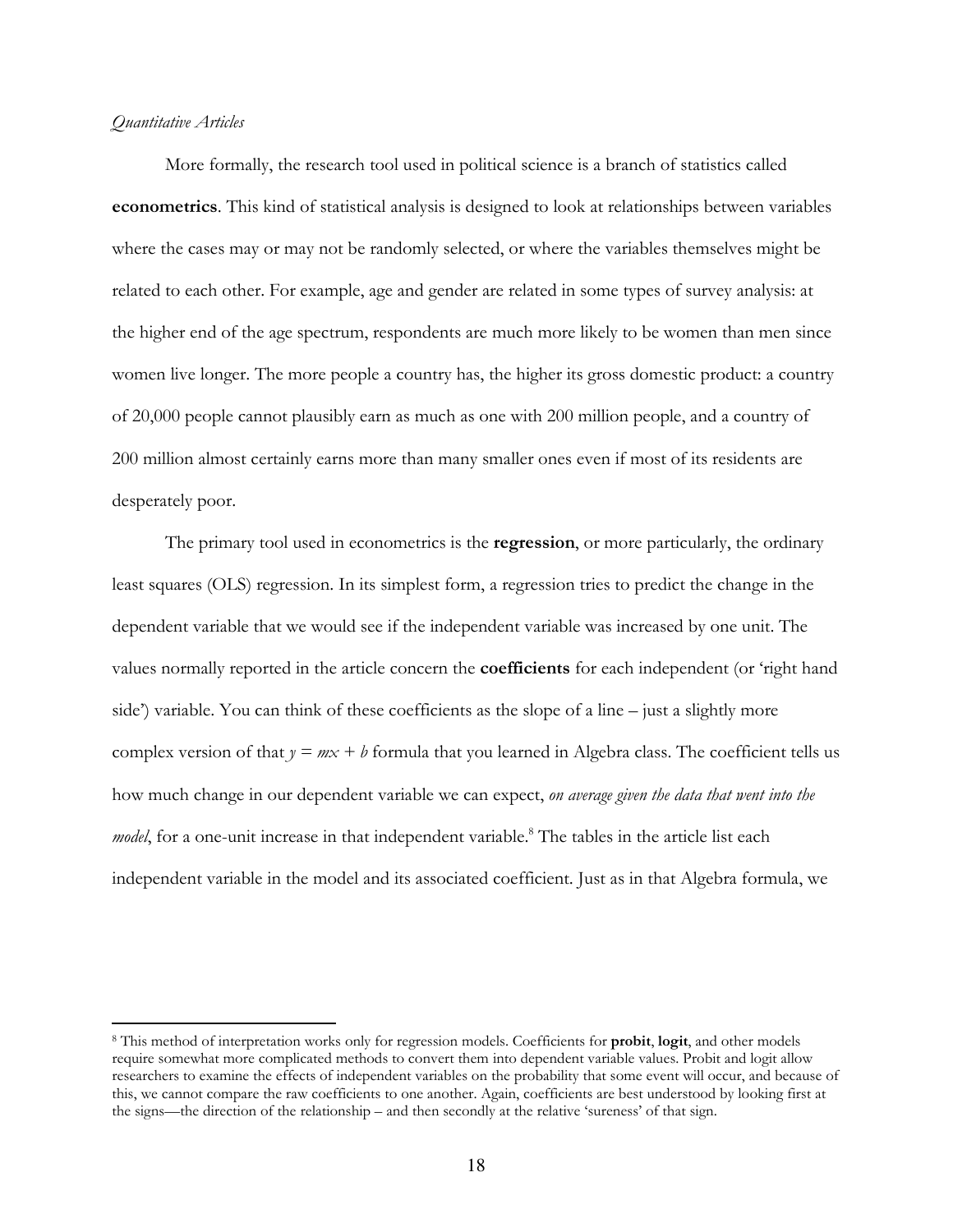can multiply each coefficient by its independent variable value, add those up, add the value of the constant (*b* in the Algebra class formula), and obtain a (predicted) value for the dependent variable.<sup>9</sup>

Regression is a very useful tool for political scientists. We can use it to study everything from survey results about race and gender in politics to the density of union membership across countries to the effect of military spending on war involvement. To use econometric tools like regression, we have to have a substantial number of **observations** or cases to put in a data set, with a minimum of about 20 for most topics if we want reliable results. Each observation is one occurrence of the thing we want to study, sometimes known as the **unit of analysis**.

When you read an econometrically-tested article, many of the technical terms will be foreign; most of the time, you really don't need them. In the majority of instances, you are reading the article to grasp the author's argument rather than absorb the details of their testing method. While reading, you might want to think about some of the following questions, which focus on how the data used for the test relate to the argument, and whether the theory and hypotheses make sense given other things you know or the author reports.

• Do the variables that the author includes actually seem reasonable to include? Is there a theoretical reason to include them in this analysis?

A number of variables are related to or help predict fluctuations in the stock market indices. For example, a statistically significant relationship exists between me eating cornflakes for breakfast and movement in the Dow Jones Industrial Average. When I start my day with cornflakes, the DJIA is very likely to go up. Statistical tests indicate a very low probability that, *given the data I fed into the* 

<sup>9</sup> Because the social world is not quite as cooperative as the Algebra class formula, our predicted value does not always match the observed dependent variable value. This gap, known as the *error* or *residual*, is an expected fact of life. Econometric models are designed to handle this not-quite-perfect prediction; it's the source of the confidence interval (uncertainty range) around each coefficient. If you're really curious about this, ask your professor for more details.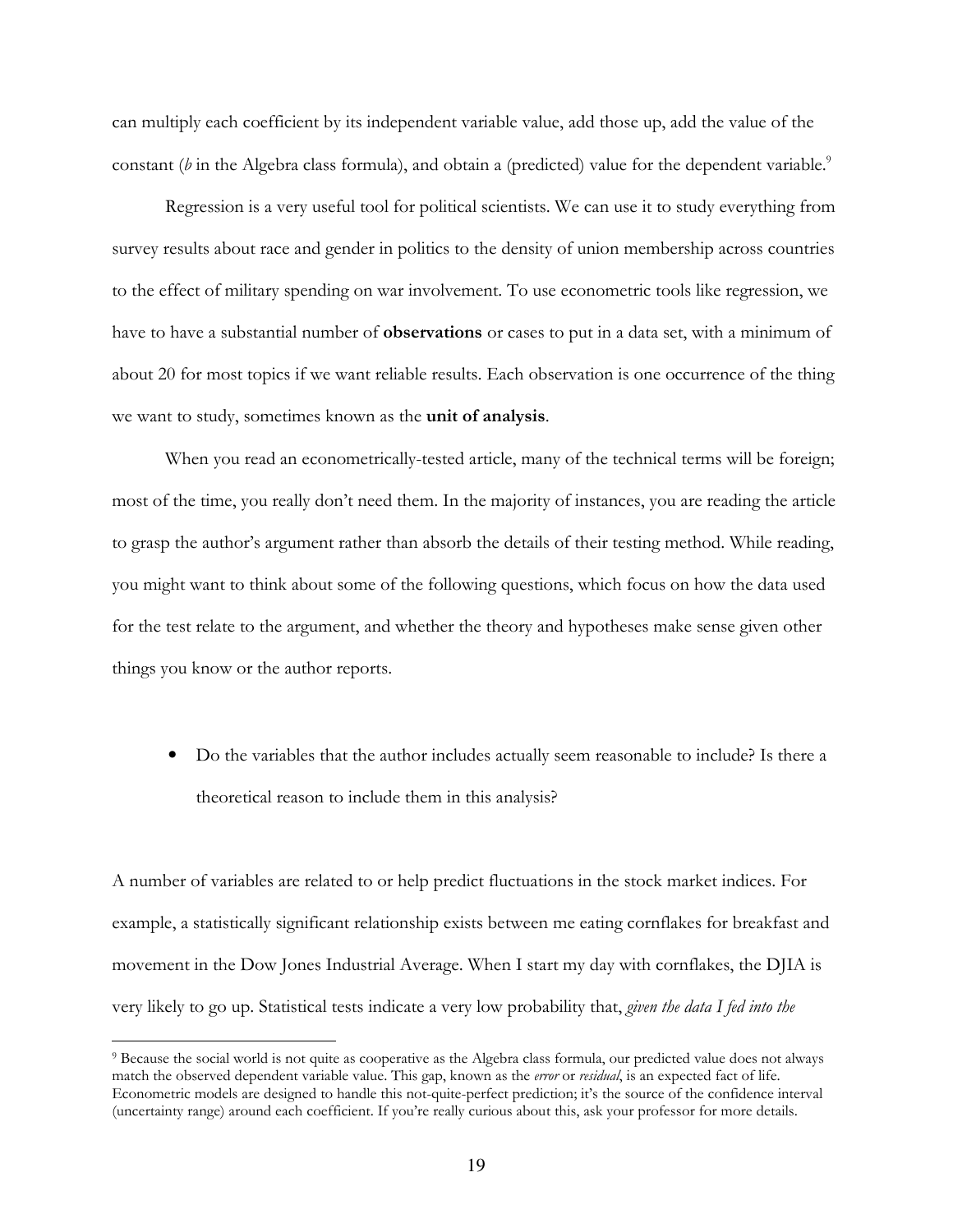*analysis*, the relationship I found between my breakfast and the DJIA is just a fluke and that the true relationship is zero.<sup>10</sup> However, stop and think about that for a moment. I am an insignificant nobody out in the middle of nowhere. Would it make any sense that what I eat has a real effect on the DJIA? I think not. In the research design portion of the article, the author should have given some type of theoretical justification for the inclusion of each variable.<sup>11</sup> Do you believe it or agree that this variable might be a useful thing to include?

• What signs  $(+/-)$  does the author's theory predict the coefficient of each variable should take? Is this what the analysis actually finds?

Variables are included in an analysis because the author thinks they are, or should be, related to or good predictors of the phenomenon of interest. The *sign* of the coefficient is actually the most important thing to take away from the analysis. For some variables, the author expects to find a **positive (or direct) relationship**. As the value of the independent variable increases, we expect that the dependent variable increases as well. For example, the effect of age on likelihood of voting (in the United States) is normally expected to be positive: The older you are, the more likely you are to

<sup>10</sup> That's what *statistical significance* means: that we are reasonably sure that the relationship is not just a fluke. Imagine flipping a coin. If you flipped it twice and got heads both times, you'd probably think nothing of it – you'd think that the sequence of [heads, heads] was just a fluke. If you flipped it 20 times, or 100 times, and still kept getting heads every time, then you'd be reasonably sure that the pattern is not a fluke: the coin is weighted so that it always comes up heads. For regression and other econometric models, the equivalent to determining that the coin is weighted is to be reasonably sure that the sign of the coefficient is right.

<sup>11</sup> Sometimes, justifications for what are known as '**control variables**' are omitted. Control variables are ones that are generally agreed to have an effect, and moreover, are generally agreed to affect the dependent variable in a specific way. They are included in a statistical analysis to make sure that the things we're interested in do not get reported as 'explaining' part of the story that we already know is explained by these other things. In survey analysis, these are often items like gender, race, income, partisan affiliation, etc. World politics might use GDP/GNP, being a 'democracy,' geographical contiguity, etc. Authors also use '**dummy variables**,' which are on-off variables which can only have values of 0 or 1. (Someone once told me the name is because we're too dumb to be able to find a better way to measure these concepts.) These variables are trying to help examine the results of questions with 'yes/no' kinds of answers.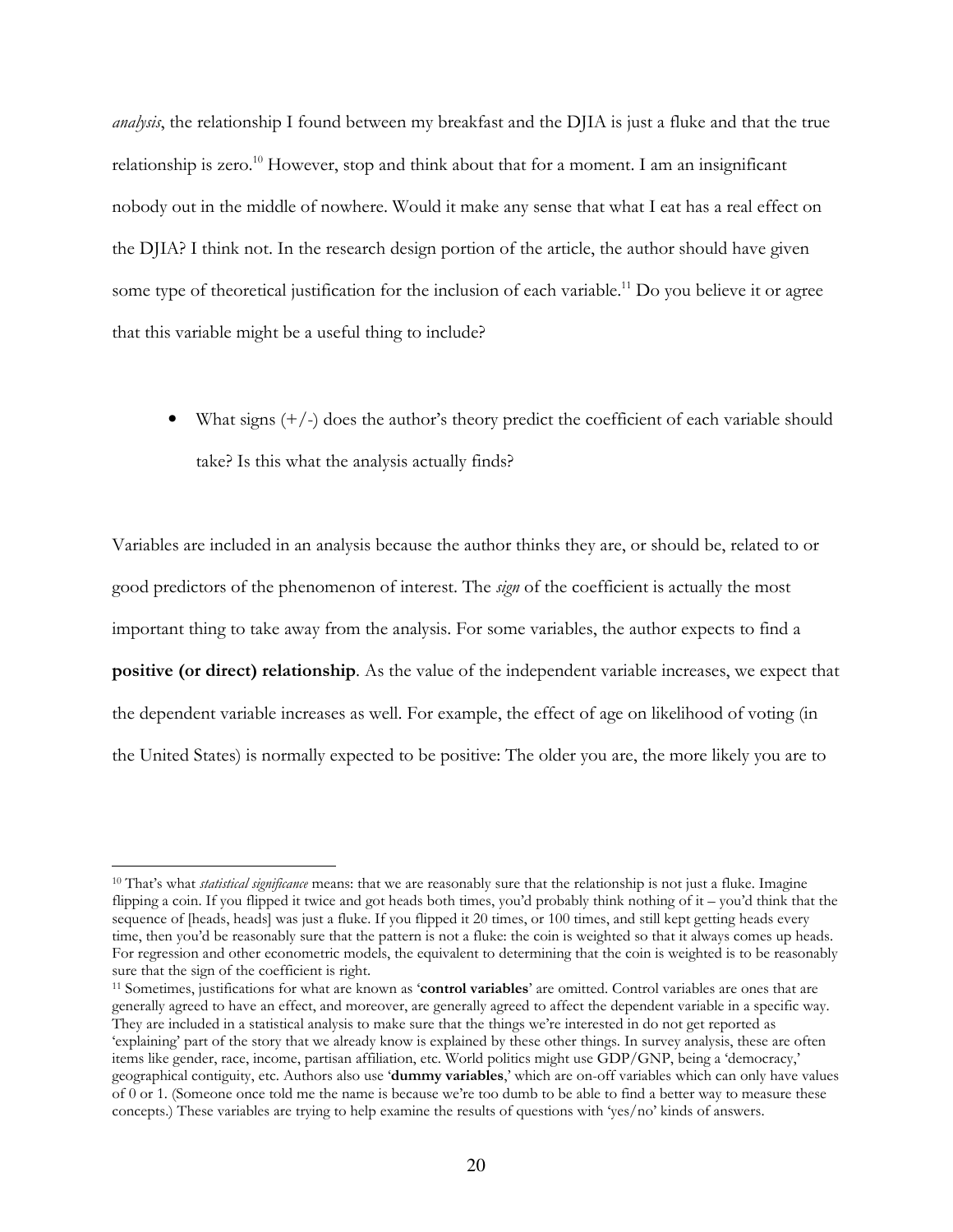vote.<sup>12</sup> Other variables have a **negative (or inverse) relationship**. We expect that as the independent variable gets larger, the dependent variable will decrease. A good example is the effect of democracy on going to war. The more democratic a country is, the less likely it is to start a war. (Use Figure 1 to visualize those relationships and be sure that you understand how they work.)

### [FIGURE 1 ABOUT HERE]

As the author discussed each variable, he/she should have made predictions about its expected behavior. For key variables of interest, these are often spelled out explicitly in formal hypotheses. When you read, it's a good idea to jot down the variable names and predicted signs so you can compare them with the results.

• What coefficients are statistically significant? What variables have substantive significance? Are the coefficients on the author's key independent variables significant?

The tables reported in an econometric article often have asterisks by some values. Asterisks are a shorthand way to indicate the level of statistical significance a coefficient has. Statistical significance tells us how sure we can be that the sign of the coefficient – positive or negative – is correct. It incorporates information from the residuals to produce a confidence interval, a range of values where the computer's best guess of the true relationship lies. If the confidence interval includes 0, then we cannot be sure what the sign of the coefficient is: It could be on either side of 0, either

<sup>12</sup> Note that this could also be interpreted as a negative direct relationship—as age goes down, likelihood of voting goes down. But since regression tells us the expected change in our dependent variable for a one unit *increase* in the independent variable, we normally rephrase the relationship to reflect increases in the independent variable.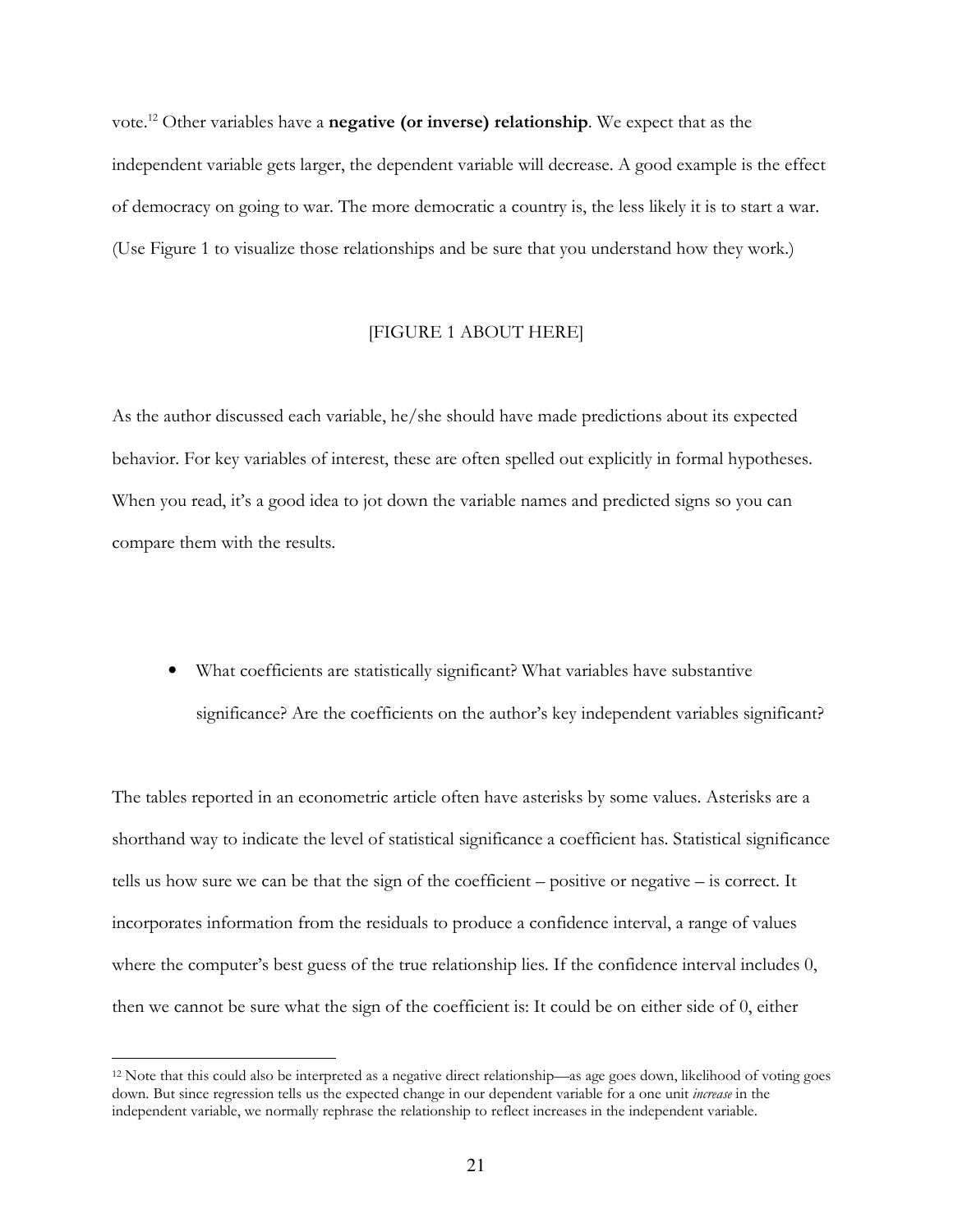positive or negative, so the estimate we obtained for the coefficient is not trustable. In short, we are looking for our coefficients' values to be far enough from  $0$  that we can be sure the sign is correct.<sup>13</sup>

 Most authors (rather incorrectly) interpret statistical significance as meaning "this variable is important for explaining the thing I'm interested in." Going back again to the cornflakes and DJIA example, though, we can get all sorts of statistically significant relationships that mean nothing substantively. All statistical significance really means is that we're fairly certain (normally 95% or better) that the coefficient's *sign* is correct—that the coefficient's true value is on the same side of 0 as the value we found. It tells us nothing about the substantive significance of the variable. The only way to gauge substantive significance is via the author's theory.

 Even if a coefficient has statistical significance, thinking about the substantive significance is critical. Consider a statistically significant 0.0004 coefficient on the variable "age," where we're trying to explain the extent of a person's political engagement. What does the effect of a change in the independent variable means for the dependent variable? In this case, increasing a person's age by one year results in a 0.0004 increase in the level of political engagement (say, number of political acts committed in the previous year). Does 0.0004 matter much? At that rate, someone who was 100 would commit, on average, 0.4 more political acts a year than someone who was 0.

• Do the findings of the article seem strong enough to support the argument the author is trying to make?

This is a summary question asking you to consider the article and its arguments and make your own assessment. Did the variables the author argued were important for his/her theory actually emerge

<sup>&</sup>lt;sup>13</sup> How far is "far enough" depends on the size of the errors in the model. Bigger errors (residuals, unexplained parts of the dependent variable) mean wider confidence intervals and so a greater chance of that interval containing 0.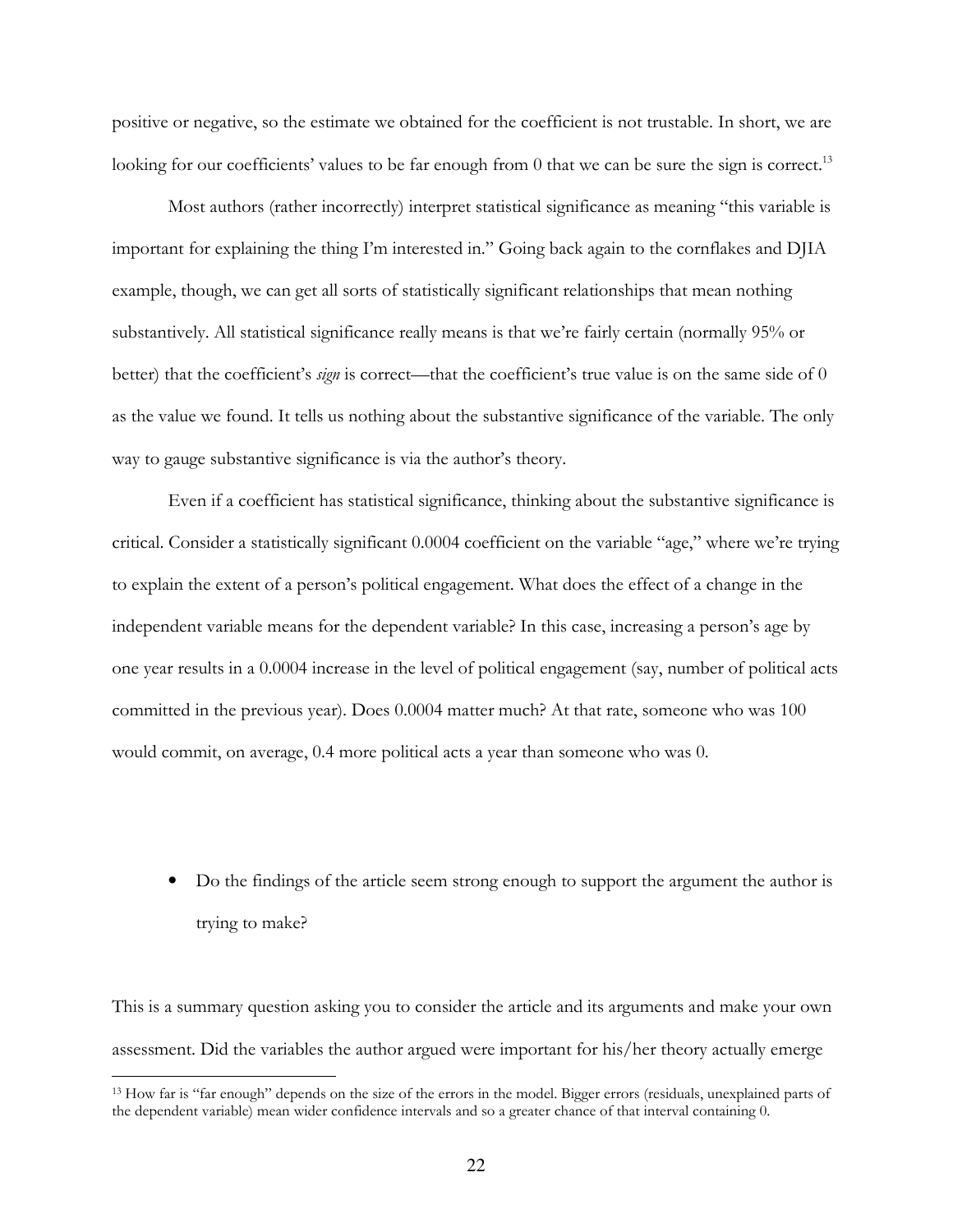as statistically and substantively significant? Does the analysis seem to account for other appropriate potential causes or arguments? Can you tell another theoretically grounded story, besides the author's argument, using the same relationships the author finds? Are you convinced?

### *Formal Modeling*

 Some forms of formal modeling go under the name of rational choice analysis; others are social choice, game theory, spatial models, or other types. These articles all share a commitment to explicit discussion of their assumptions, normally through the precise and international language of mathematics. It is important to understand that these articles present *models*: They do not, and do not claim to, depict reality precisely. Formal modeling allows the researcher to focus on only those specific features or variables he or she is interested in, but normally at a much higher level of intensity or focus than is possible in quantitative studies. Quantitative studies say "variable x influences outcome y," and by the way regression is constructed, the assumption is that this relationship is linear and additive. In formal models the researcher can delve into the exact relationship, and perhaps find that the relationship is multiplicative, exponential, a function of another variable, or anything else.

Achieving this level of focus and this intensity of exploration, however, comes at the cost of reality. The simplifications necessary to construct the model, often in the form of **assumptions**, can be so severe that the behavior predicted by the model may look nothing like behavior as we actually observe it. This is a primary criticism of rational choice modeling in particular, which makes stringent assumptions about actors' levels of information and their decision-making processes. From the outset, you must know that the criticisms do have some validity. The contributions of formal modeling to how we think about problems, however, have been vast, and to many (though certainly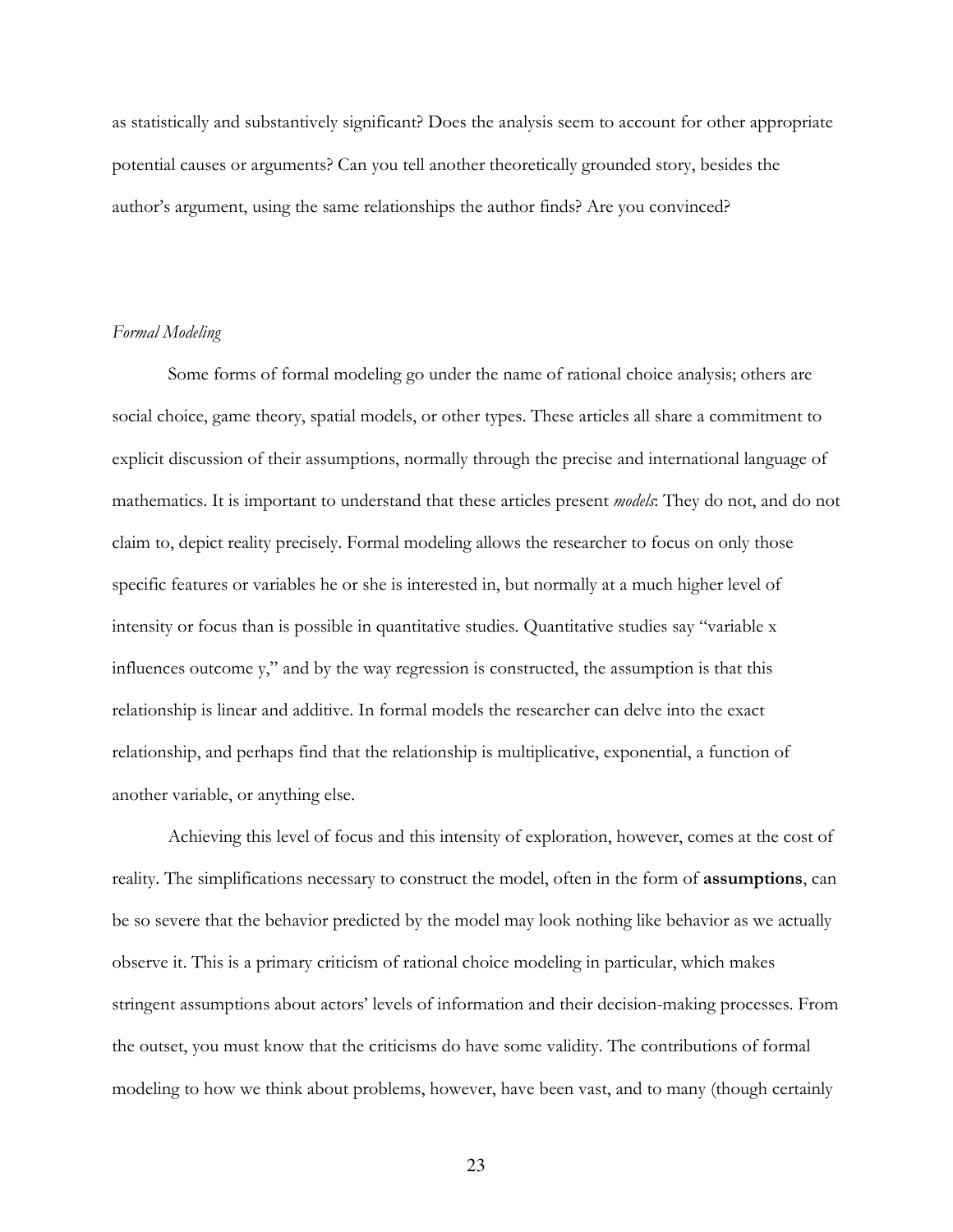not all) scholars these contributions to refining thinking are sufficient to justify the use of highly abstract models, particularly when the abstract models are then subjected to empirical testing using real-world data.

All a formal model is, then, is a simplified picture of an author's idea of how the world (or some part of it that interests him/her) works, intended to help him/her predict and explain certain behaviors or events of interest. The model fits into a larger research question, just as empirical articles do. The important part of the article is still the substance; never let the method overwhelm the argument in any type of article. Just as with empirical articles, your first step is to identify that broader research question, that stream of literature, to which this model contributes. What kinds of behavior is the model trying to predict? It might be a model of legislative coalition formation, a model of deterrence, or a model of the decision to vote in a specific election.

Your second step is to identify the actors and choices involved in the model. A key reason many scholars use formal models is that such models allow them to consider strategic behavior, where one actor's actions are conditioned on the choices and behaviors of another actor. What is the sequence of moves or choices made by the actors? You might find it useful here to sketch a diagram of who picks when and from what set of options. What factors are presented as being important for the actor's choices or decisions? Again, these are normally a good thing to write down, along with their mathematical symbol-names (if used).

As the earlier paragraph suggested, the assumptions an author makes are critical for the conclusions, so the next step is to identify those assumptions and consider how they interact with the substantive topic the model addresses. I find it useful to separate these into substantive and technical categories, based on whether they are related to the argument's contents or the tools used to find a solution to the model, respectively. So an assumption of a median voter rule or a restriction of choices to yes/no when gradations are available would normally be substantive, while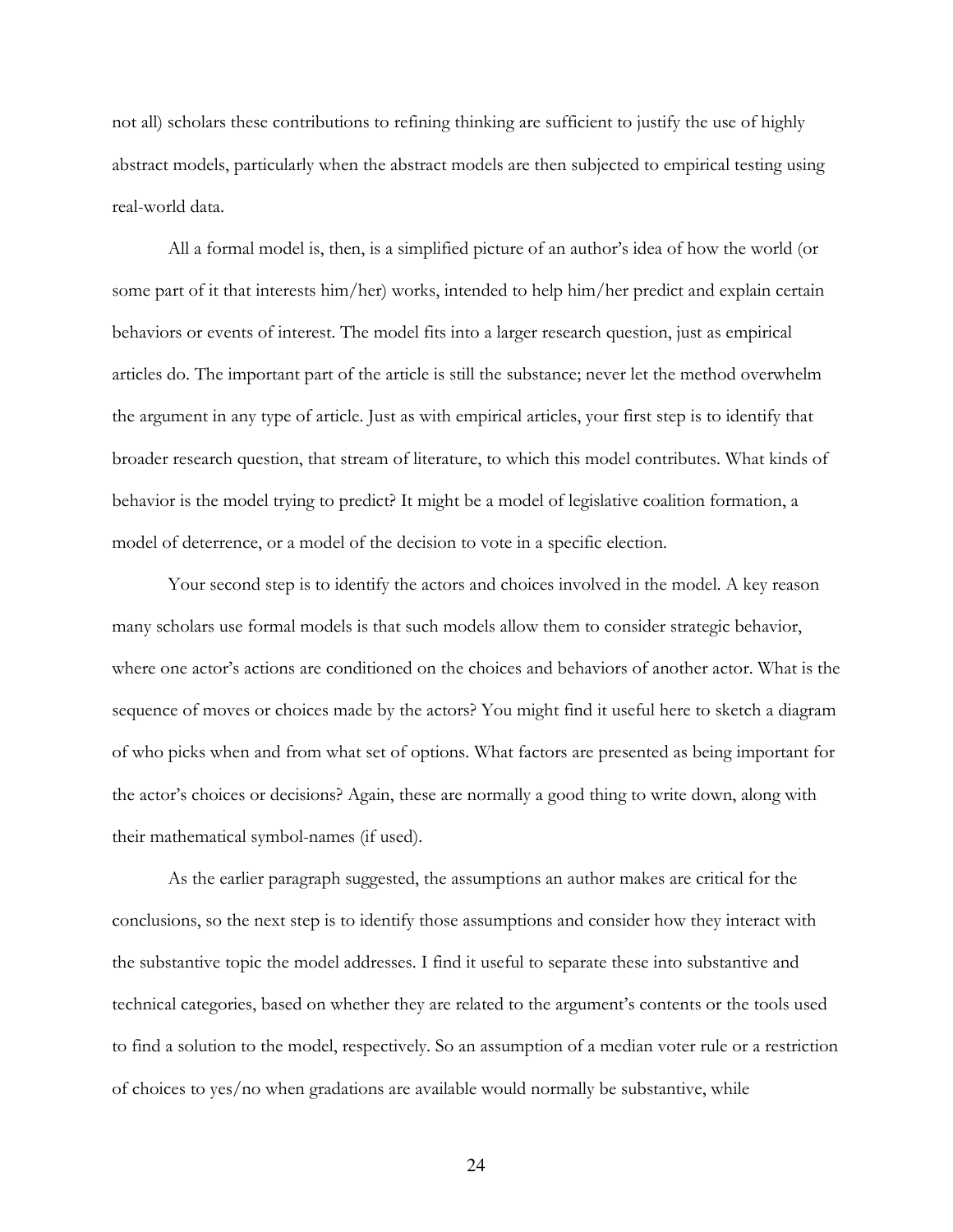assumptions of stationarity, a variable normalized from 0 to 1, or quadratic utility functions would be technical.<sup>14</sup>

Once you've established what the author is trying to do and how he/she intends to do it, for most purposes you can skip over the math and the proofs (which traditionally end in "QED"—start reading again there).<sup>15</sup> I do recommend trying to look at it, at least—it's often surprising that almost all the math in the article is no tougher than Algebra II, and at the absolute worst there will be one step of basic differentiation from Calculus I. It's normally also worth looking at and trying to decipher the bottom line of any set of mathematical manipulations, since these are normally the important conclusions. Even if all you can get out of it is a general sense of the relationship expected between the variables (consult your notes for their symbols, and look for things like greater than/less than signs), you're several steps ahead of the game. These bits of math inside the article itself are usually related to any theorems the author is presenting. **Theorems** are logical findings of a model, statements of the logical relationship between two or more variables. **Lemmas**, which authors sometimes present, are intermediate findings on the way to a theorem that are of interest in and of themselves. Theorems (sometimes called propositions) are normally worth noting; lemmas sometimes less so.

 The final important part of the model is the equilibrium (plural: equilibria). In many ways, finding the equilibrium is the whole goal of the model, and everything else was just preparatory. An **equilibrium** is a stable set of behaviors or choices, arising under specified circumstances, from

<u>.</u>

<sup>&</sup>lt;sup>14</sup> Of course, substantive assumptions have technical ramifications, and technical ones have substantive implications. I still find the categorization to be useful for thinking about the *model* without getting caught up in the model*ing*. <sup>15</sup> Social scientists cannot *prove* any of their arguments. The nature of the world simply does not permit definitive proof of an argument by empirical testing against the real world; the most we can offer is support for or against a hypothesized relationship. The word here is used in the sense of a mathematical proof, in which the author gives a highly technical presentation of the necessary steps of logic to the effect that, if you accept the starting assumptions, the conclusion is the only logical outcome. Thus the proof is entirely an exercise in the logical and the hypothetical, not an exercise in demonstrating any relationship with reality. If your technical background isn't that strong, feel free to skip the proofs entirely. Proofs are increasingly relegated to technical appendices at the end of an article, rather than being embedded in the text.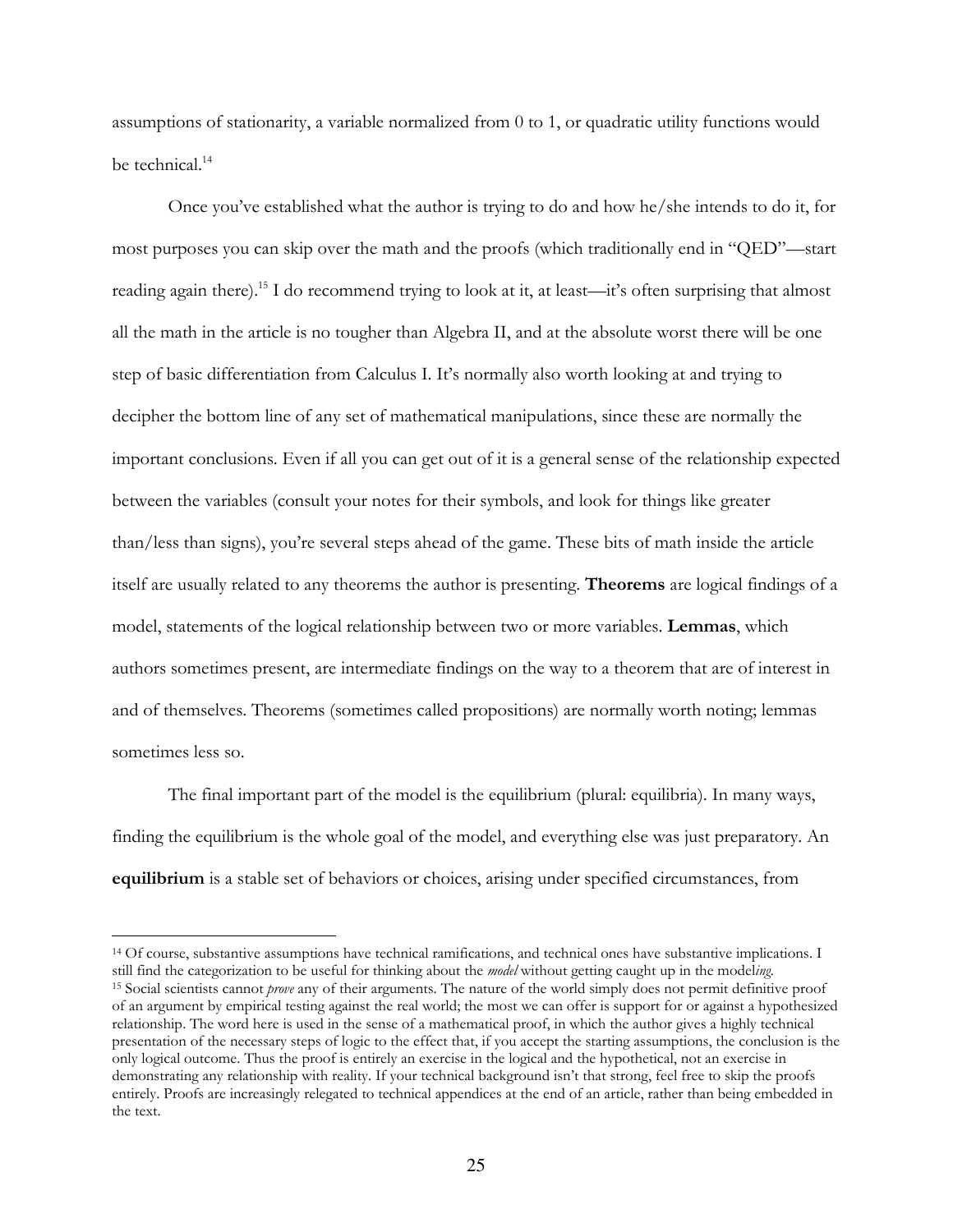which deviation by any actor is not logical. In other words, these are the predictions of behavior. The equilibria are often thought of as the 'solution' to the model and are normally the part of the model subjected to empirical tests. After reading a modeling article, you should come away with a sense of the logic – the sequence of steps – behind the equilibria, at least at an intuitive level. These predictions of behavior form the central basis for why we model: Modelers argue we can overlook unrealistic assumptions in how the predictions are generated if the model does a better job of explaining or predicting behavior than other forms of investigation.

 When reading a modeling article you might want to think about some of the questions below. Don't worry if you find it a challenge to follow the specifics; go for the big picture. If you begin to grasp some of the specifics so that your interest is piqued, or if you find even the big picture a substantial challenge, it may well be worth setting up an appointment or an office hours visit with your instructor for some one-on-one explanation and assistance. Modeling often looks much more intimidating than it actually is. Always remember not to let the method overwhelm the substance. A formal model is really nothing but logic wrapped around substance, an argument in fancy packaging. The reaction "Oh no, there are Greek letters in my politics homework!" is a sign that you need to take a deep breath, step back and look for the forest instead of focusing on the trees and the dark, scary places beneath them.

- What variables, factors, or alternative explanations are omitted from this model? Does the author justify these choices? How does the author's proposed explanation differ from/appear similar to other models or arguments in the literature?
- Does the 'story' the author presents in the model make sense, in light of your understanding of the phenomenon of interest? In other words, is the argument about how decisions occur (or events happen or choices are made) plausible?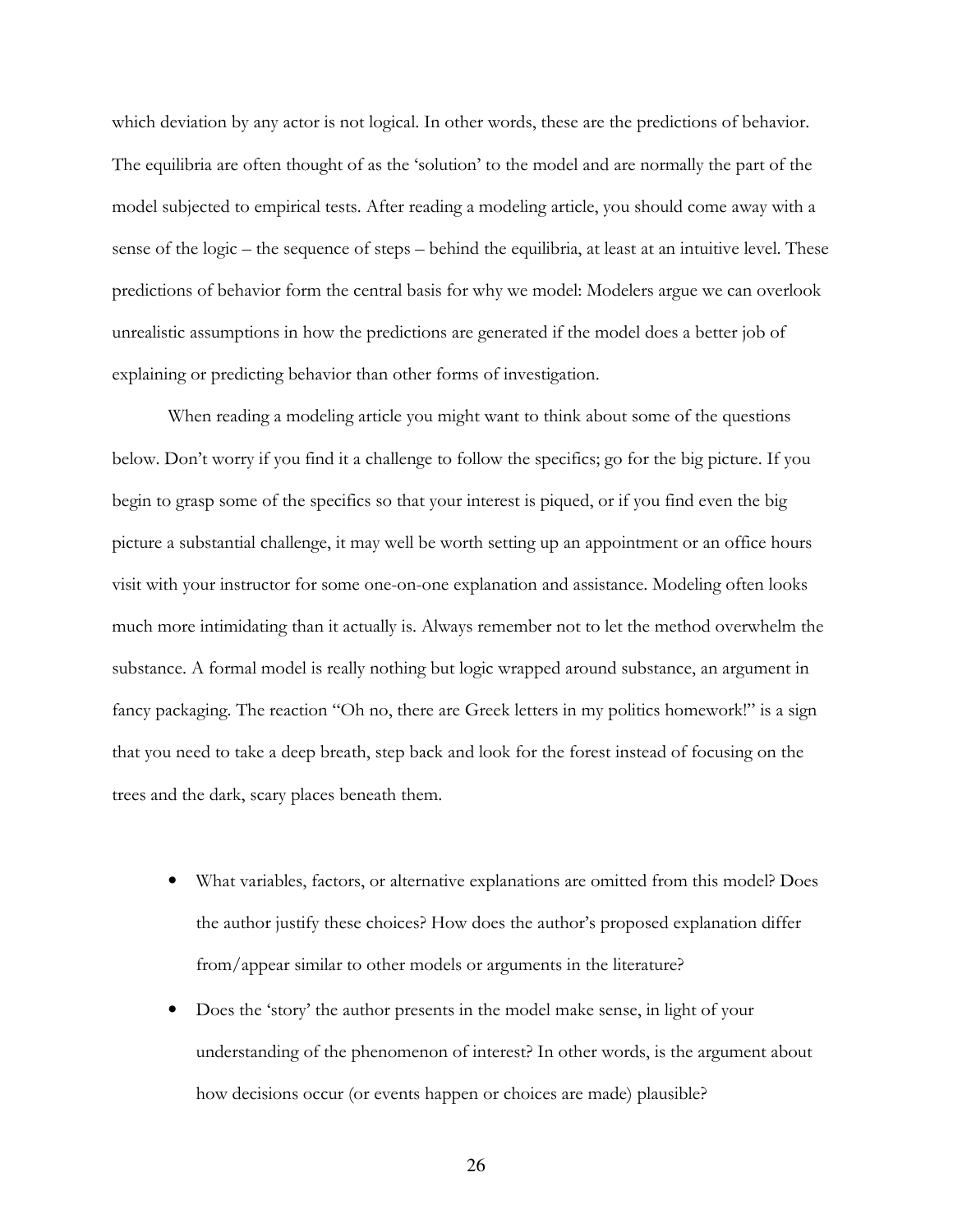- Do the equilibria of the model seem to correspond to behavior patterns observed in the real world? Does the author offer an analysis of how well the model predicts? Authors increasingly include at least a short empirical test or discussion to help make the case that their equilibria actually do reflect real-world processes.
- Are there any variables in the equilibrium whose values are critical to the eventual outcome? Are there any critical points in the range of values a variable can take on that dramatically affect the equilibria?
- If you are more comfortable with modeling, logical analysis, or other forms of research similar to formal models, you might want to consider thinking about the implications of the substantive assumptions. Does the argument hold for other possible assumptions? Or does a minor change of assumptions drastically change the model's expected outcomes?

### **Conclusion**

Scholarly articles in political science take several forms. The most common one you'll encounter in your studies is the empirical research report. These papers follow a standard five-part format that allows for easy navigation. Scholars use quantitative and qualitative analysis techniques to test hypotheses about relationships derived from theories. In all types of empirical articles, focus on the theory, the way variables are measured, and the strength of the author's findings. When reading formal models, focus on the big picture: the story the model tells of how actors interact, key points at which the outcomes can change, and the equilibria or other predictions.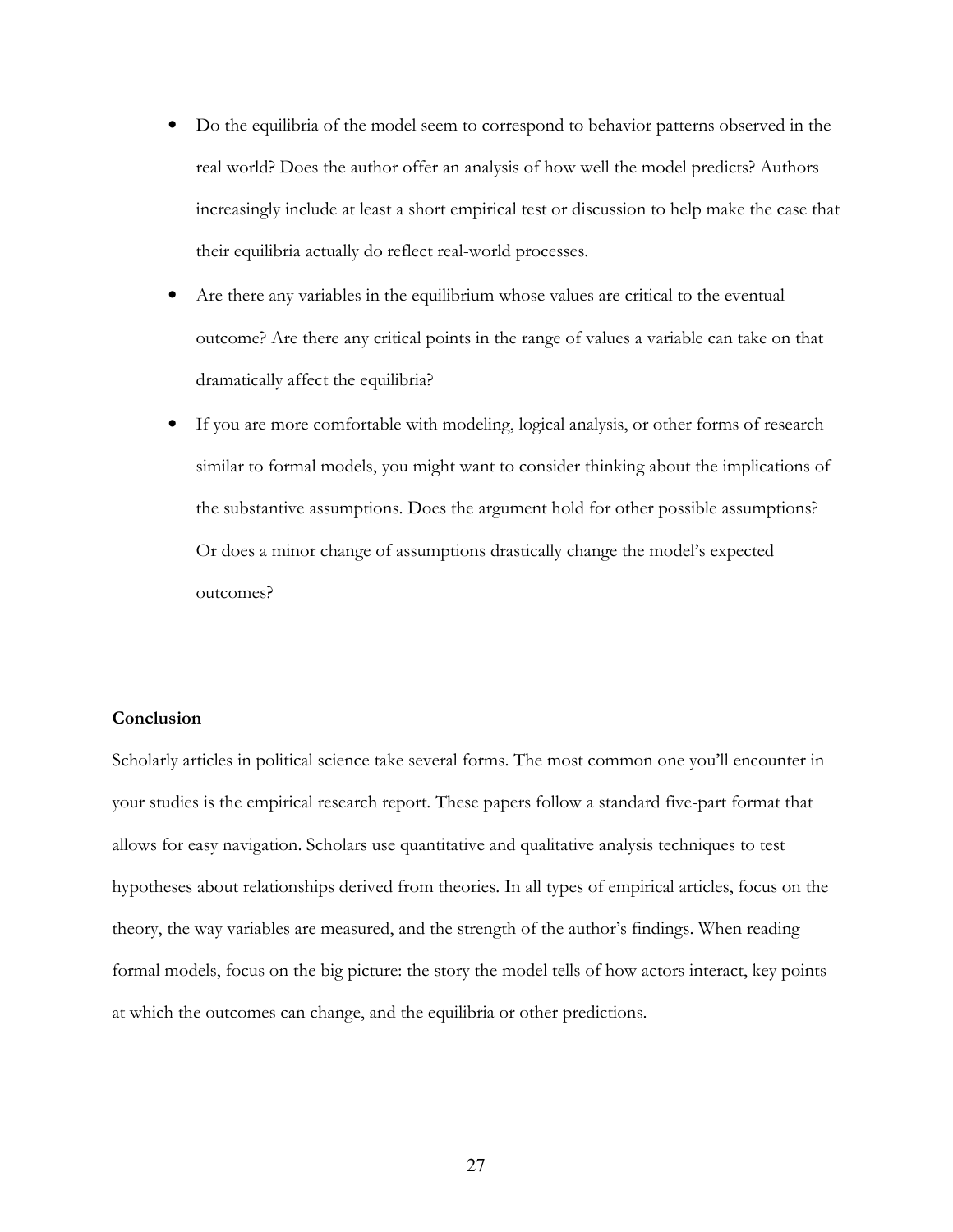# **Reading and Understanding Political Science Quick Summary**

# **Key Points**

- Articles have different functions. They may explain (theoretical), illustrate (applied theory), summarize (literature or book reviews), or test (empirical).
- Empirical articles may use quantitative or qualitative methods to test hypotheses. The different data types cause authors to use different methods of investigation, but the goal of testing hypotheses remains the same.
- Empirical articles generally follow a consistent five-part format: introduction, literature review, research design, analysis, conclusions. Many contain a summary abstract at the top of the article.
- Formal modeling is the use of mathematical language to analyze political situations. The author begins with a set of assumptions about the key actors, stages of interaction, options at each stage, and factors affecting the value of outcomes. She then uses mathematical language to express the relationships between these components. Rearranging these terms using the rules of math allow the author to discover new relationships between concepts or components.

# **Terms to Know**

abstract assumption bias book review case selection case study causal inference codebook, coding coefficient control variable data data set dependent variable dummy variable econometrics equilibrium formal modeling hypothesis independent variable large n lemma literature review measurement problem negative/inverse relationship observation

operationalize positive/direct relationship probit, logit qualitative quantitative regression research design research question small-n theorem theory unit of analysis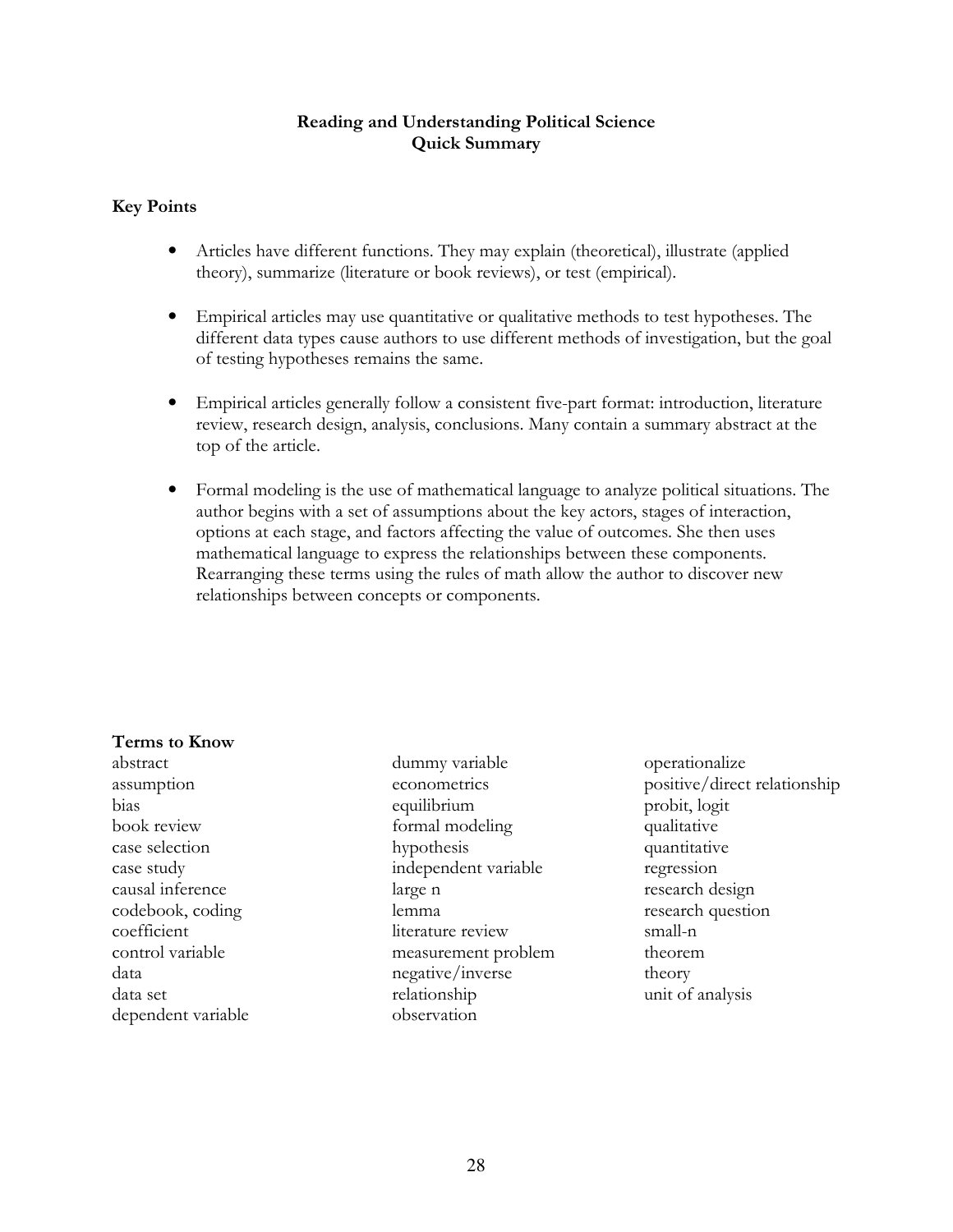

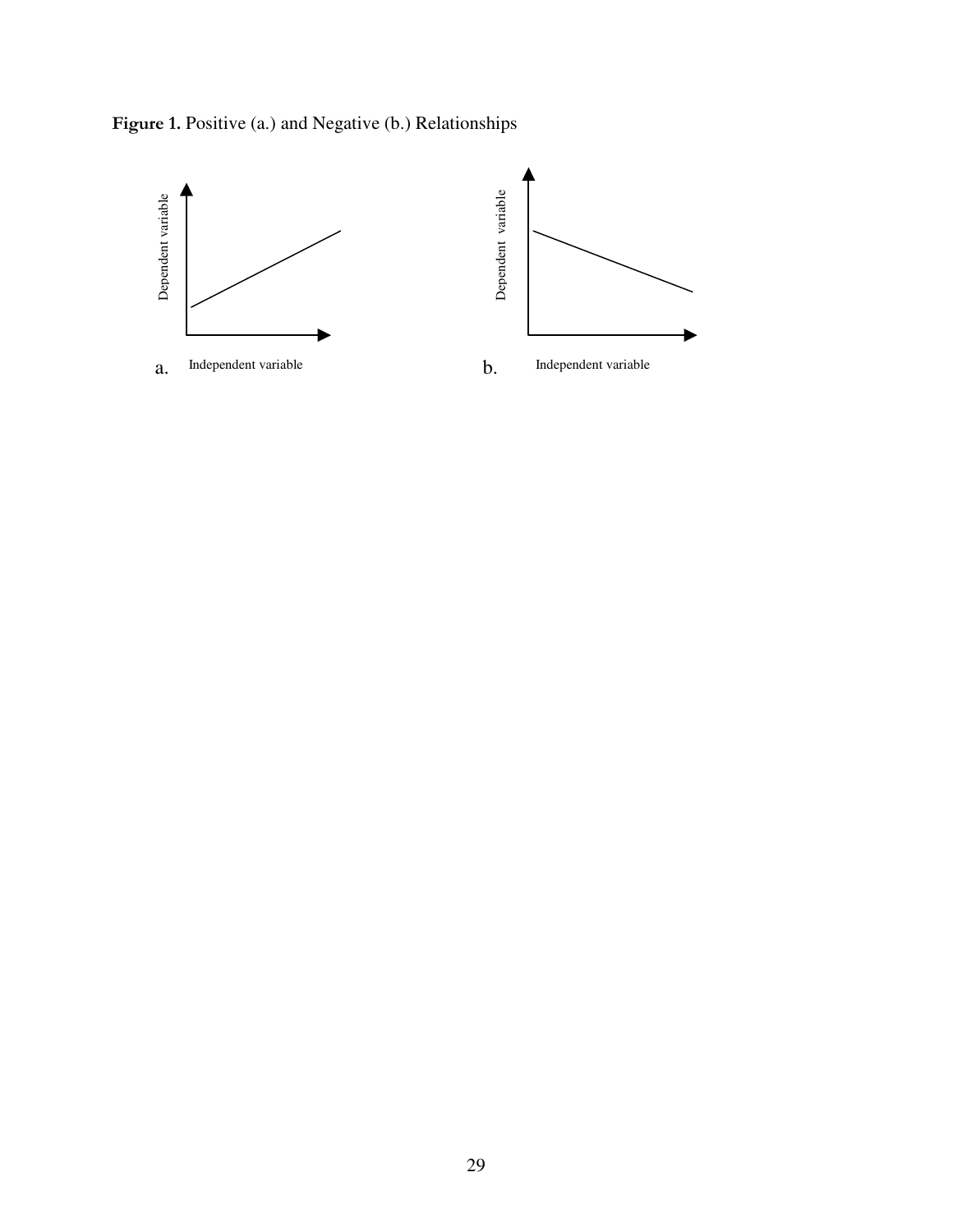Resource 1: Student Self-Check Quiz (Available from the author by instructor email request OR may be included in the published version if space and interest exist)

# **Reading and Understanding Political Science: The Check-Up**

Use this quick quiz to determine how much of *Reading and Understanding* you really understood.

- 1) Which of the following is not likely to be a research question or research program?
	- a) Legislative behavior (how legislators choose to vote or campaign)
	- b) The democratic peace (why democratically governed countries don't fight each other)
	- c) Electoral systems and representation (how election structures reflect voters' interests)
	- d) The role of Ross Perot in the 1992 US Presidential election (a third party candidate with an eclectic political platform)

2) The purpose of empirical research is  $\overline{\phantom{a}}$ 

- a) to propose explanations for events or behaviors.
- b) to provide detailed descriptions of events or behaviors.
- c) to test proposed explanations using data.
- d) to create an abstract model of behavior.
- e) to recommend or support a particular policy response.
- 3) Which of these hypotheses represents an *inverse* relationship?
	- a) When education increases, birthrate declines.
	- b) When social welfare spending decreases, trade union membership also decreases.
	- c) When civic engagement increases, voter turnout goes up.
	- d) When the military budget increases, the probability of war does not change.
- 4) True or False: Empirical research always requires the use of math. TRUE FALSE
- 5) Which of these is **not** a piece of information you should take away from a modeling article?
	- a) Where the author is a professor.
	- b) What the equilibrium/ia of the model is/are.
	- c) Key substantive assumptions related to the model.
	- d) Who the actors are in the model.

6) Researchers must be careful that their methods of \_\_\_\_\_\_ do not introduce bias into their

- $\overline{\phantom{a}}$  . a) research, measurement problem
	- b) data, analysis
	- c) measurement, data
	- d) analysis, dependent variable

7) If a variable is statistically significant, it is \_\_\_\_\_\_\_\_ substantively significant.

- a) always
- b) sometimes
- c) rarely
- d) never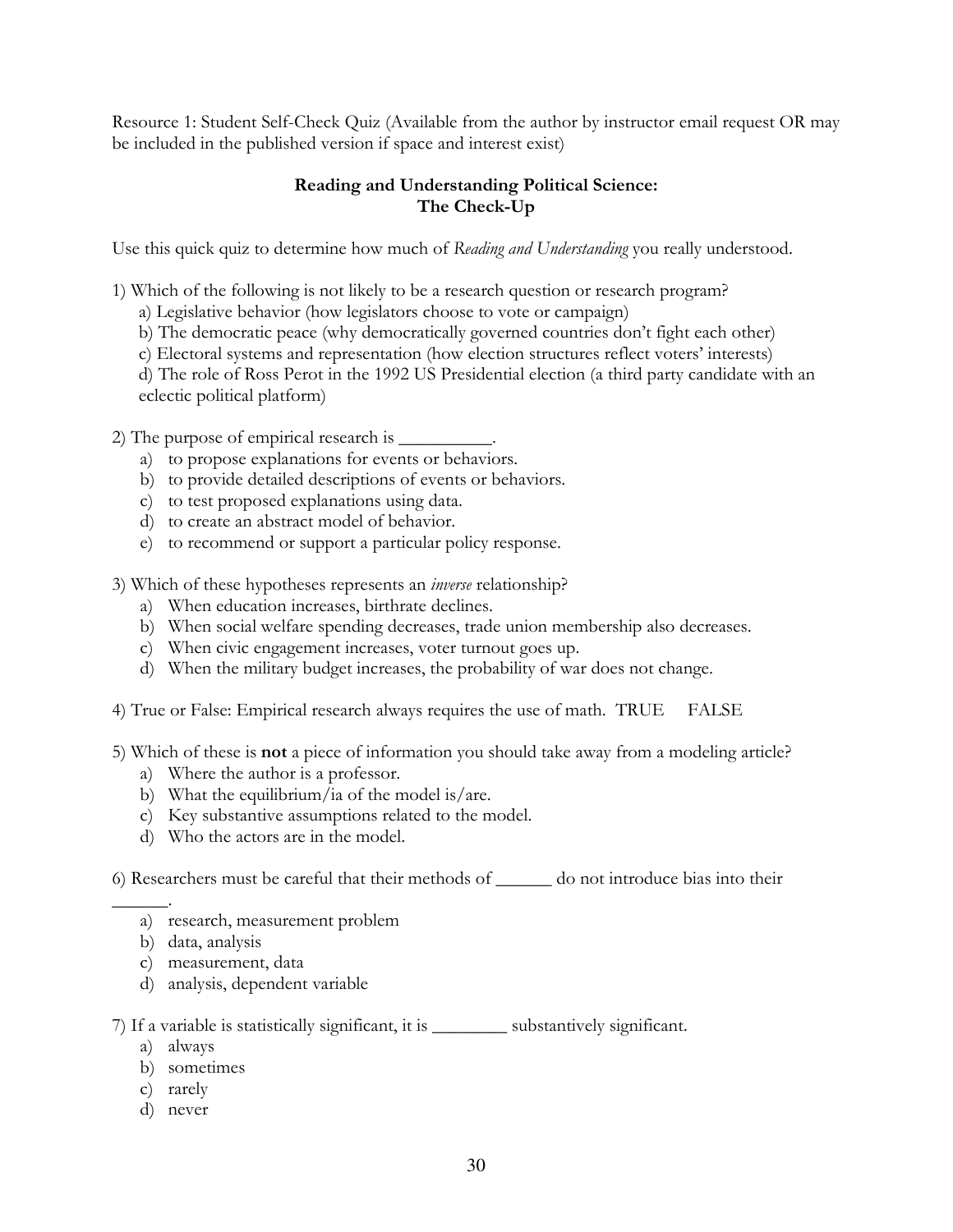8) True or False: Arguments about causality are about which independent variables influence the dependent variable. TRUE FALSE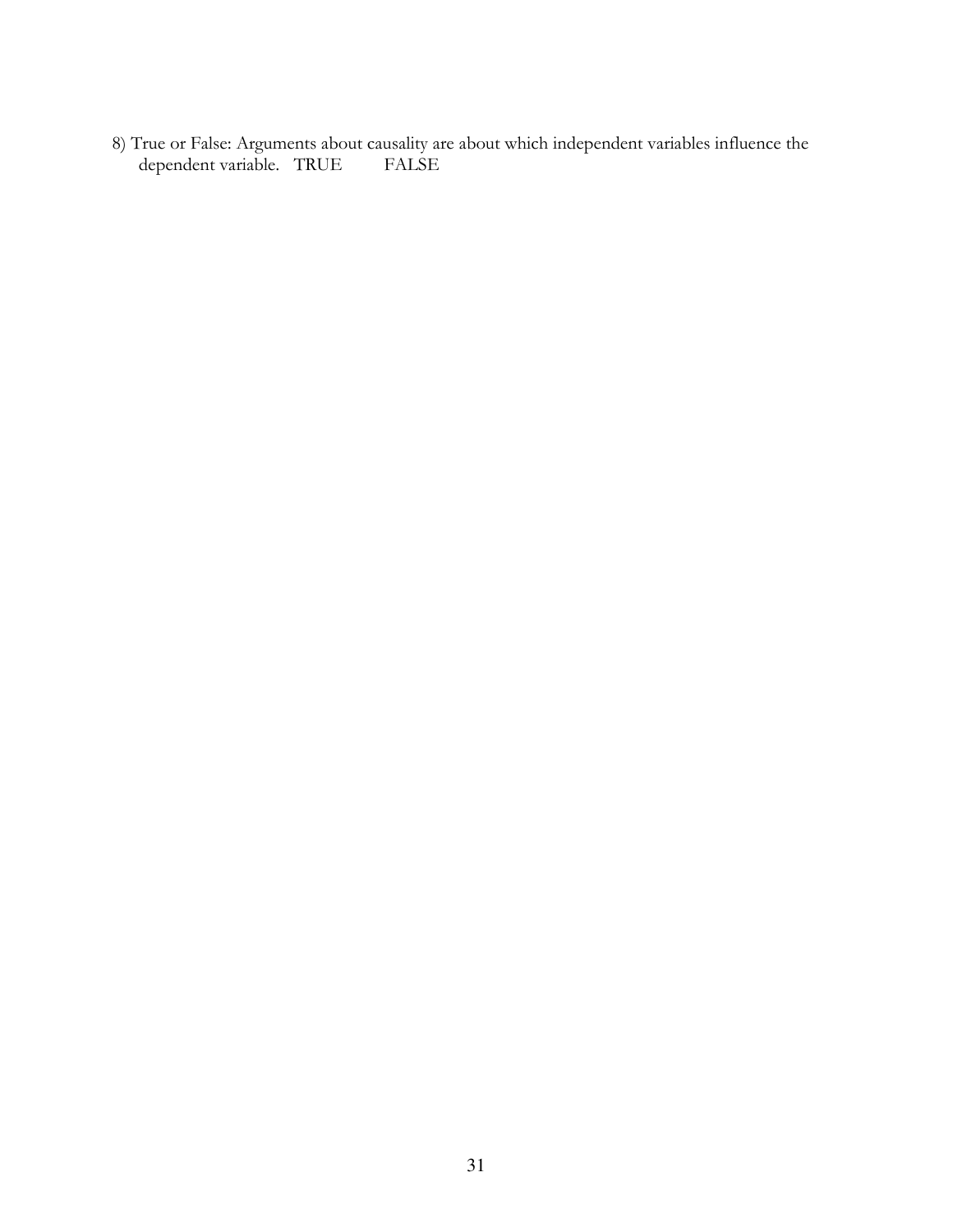Resource 2: Activities (Available from the author by instructor email request)

# **Reading and Understanding Political Science Student Activities**

The activities below accompany "Reading and Understanding Political Science" (AUTHOR YEAR, "R&U" for short). Activities are organized by their corresponding section of the essay. Complete the activities after you finish reading each section.

### Theoretical Articles

**Activity 1:** Brainstorm a list of classes of events that are relevant for your subfield of political science (world politics, American politics, comparative politics, etc.). For three or four of these classes, identify several specific events that would be part of that class. Pick *one* of your classes of events and use JSTOR or another article database to find a theoretical article about it. (Turn in the full citation of the article and your brainstorm lists.)

**Bonus 1:** An election can represent both an event and a class of events. Can you figure out how? (*Hint:* What does the outcome of an election represent?)

### Empirical Articles

**Activity 2:** Use JSTOR to locate Kate O'Neill, "Regulations as Arbiters of Risk: Great Britain, Germany, and the Hazardous Waste Trade in Western Europe," *International Studies Quarterly* 41,4 (1997): 687-717. Identify the dependent variable, the independent variable(s), and the hypothesis/es. How were cases selected to be included in the analysis?

**Bonus 2:**  $R\&\text{U}$ 's example used a decision to vote Democratic or Republican as a dependent variable. Think of a potential research hypothesis in which voting Democratic or Republican is an *independent* variable. What would be your dependent variable? What kind of potential survey question would you need to ask or find data on to measure that dependent variable?

### *Other Items*

**Activity 4:** Locate Steven Sanderson's article in *Foreign Affairs, "*The Future of Conservation." What is the author's normative argument, the 'should' statement that is suggested? Who might be the intended audience for this essay? What evidence or arguments does the author give to try to persuade the reader that the suggested policy direction is best?

# **Format and Organization of Empirical Articles**

# **Activity 5.** Measurement

**A.** How could we measure something like dyadic tension, the salience of racial issues, or the independence of judicial officials in different countries? Pick one and propose two measurement strategies, qualitative or quantitative, that would capture some aspect of it in a fair or relatively unbiased manner. Where would you find the information? What information would you look for? You may need to defend your choice of sources or operationalization.

**B.** Would counting the number of people at affirmative action rallies in four towns over a year be a good measure of 'affirmative action' actions taken by each of those towns that year? What actions might that measurement strategy be missing?